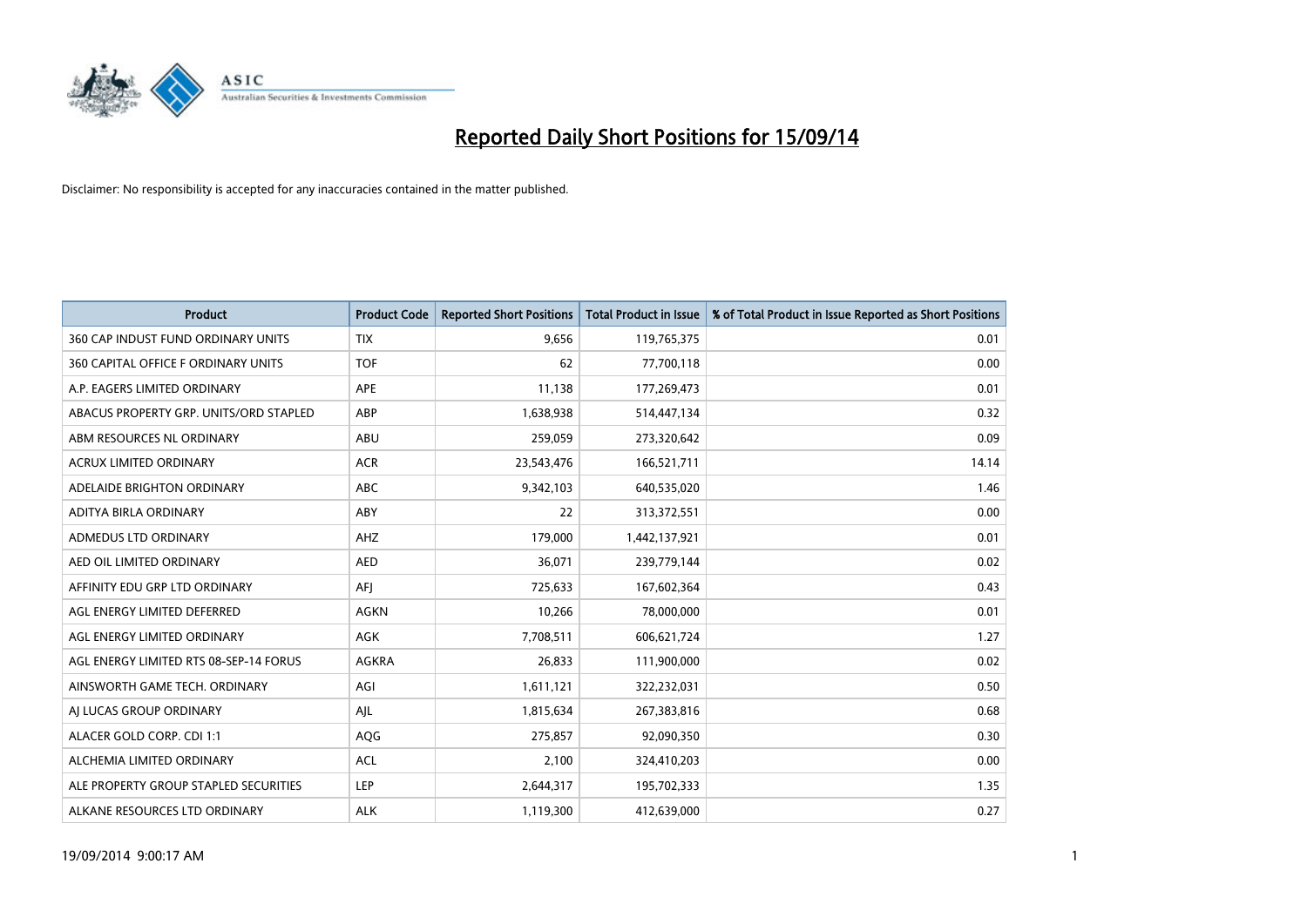

| <b>Product</b>                          | <b>Product Code</b> | <b>Reported Short Positions</b> | <b>Total Product in Issue</b> | % of Total Product in Issue Reported as Short Positions |
|-----------------------------------------|---------------------|---------------------------------|-------------------------------|---------------------------------------------------------|
| ALLIANCE AVIATION ORDINARY              | AQZ                 | 2,897                           | 106,064,805                   | 0.00                                                    |
| ALS LTD ORDINARY                        | <b>ALQ</b>          | 20,582,130                      | 397,795,796                   | 5.17                                                    |
| ALTIUM LIMITED ORDINARY                 | <b>ALU</b>          | 229,679                         | 113,272,762                   | 0.20                                                    |
| ALUMINA LIMITED ORDINARY                | <b>AWC</b>          | 69,089,272                      | 2,806,225,615                 | 2.46                                                    |
| AMALGAMATED HOLDINGS ORDINARY           | AHD                 | 155                             | 157,884,059                   | 0.00                                                    |
| AMCOM TELECOMM. ORDINARY                | AMM                 | 2,981,361                       | 264,835,089                   | 1.13                                                    |
| AMCOR LIMITED ORDINARY                  | AMC                 | 5,794,096                       | 1,206,684,923                 | 0.48                                                    |
| AMP CAPITAL CHINA ORDINARY UNITS        | AGF                 | 19,538,791                      | 374,593,484                   | 5.22                                                    |
| AMP LIMITED ORDINARY                    | AMP                 | 10,754,695                      | 2,957,737,964                 | 0.36                                                    |
| ANSELL LIMITED ORDINARY                 | <b>ANN</b>          | 5,526,177                       | 152,940,881                   | 3.61                                                    |
| ANTARES ENERGY LTD ORDINARY             | AZZ                 | 1,564                           | 255,000,000                   | 0.00                                                    |
| ANZ BANKING GRP LTD ORDINARY            | ANZ                 | 8,300,633                       | 2,756,627,771                 | 0.30                                                    |
| APA GROUP STAPLED SECURITIES            | APA                 | 9,413,424                       | 835,750,807                   | 1.13                                                    |
| APN NEWS & MEDIA ORDINARY               | <b>APN</b>          | 1,199,882                       | 1,029,041,356                 | 0.12                                                    |
| AQUARIUS PLATINUM. ORDINARY             | <b>AOP</b>          | 2,909,532                       | 1,464,872,899                 | 0.20                                                    |
| AQUILA RESOURCES ORDINARY               | <b>AQA</b>          | 14,745                          | 411,804,442                   | 0.00                                                    |
| ARB CORPORATION ORDINARY                | <b>ARP</b>          | 1,138,491                       | 72,493,302                    | 1.57                                                    |
| ARDENT LEISURE GROUP STAPLED SECURITIES | AAD                 | 1,168,191                       | 430,367,491                   | 0.27                                                    |
| ARENA REIT. ORDINARY UNITS              | <b>ARF</b>          | 1,502                           | 211,495,653                   | 0.00                                                    |
| ARISTOCRAT LEISURE ORDINARY             | ALL                 | 847,835                         | 630,022,253                   | 0.13                                                    |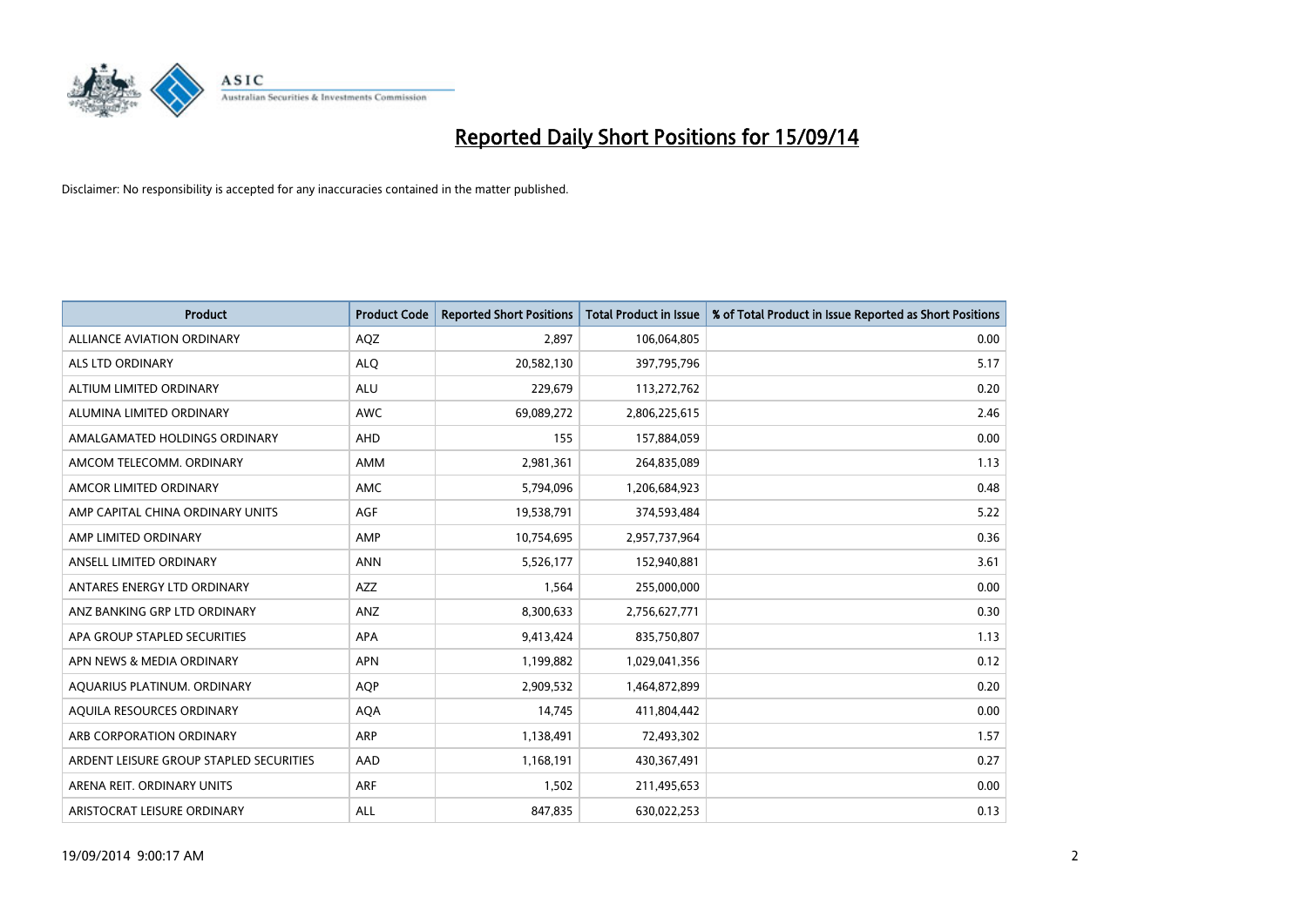

| <b>Product</b>                            | <b>Product Code</b> | <b>Reported Short Positions</b> | <b>Total Product in Issue</b> | % of Total Product in Issue Reported as Short Positions |
|-------------------------------------------|---------------------|---------------------------------|-------------------------------|---------------------------------------------------------|
| ARRIUM LTD ORDINARY                       | ARI                 | 59,613,796                      | 1,366,183,142                 | 4.36                                                    |
| ASALEO CARE LIMITED ORDINARY              | <b>AHY</b>          | 3,050,675                       | 603,469,434                   | 0.51                                                    |
| ASCIANO LIMITED ORDINARY                  | <b>AIO</b>          | 1,406,608                       | 975,385,664                   | 0.14                                                    |
| ASG GROUP LIMITED ORDINARY                | <b>ASZ</b>          | 245,686                         | 206,720,839                   | 0.12                                                    |
| ASPEN GROUP ORD/UNITS STAPLED             | <b>APZ</b>          | 1,270,167                       | 119,948,774                   | 1.06                                                    |
| ASTRO JAP PROP GROUP STAPLED US PROHIBIT. | AJA                 | 102,958                         | 67,211,752                    | 0.15                                                    |
| ASX LIMITED ORDINARY                      | ASX                 | 5,324,649                       | 193,595,162                   | 2.75                                                    |
| ATLAS IRON LIMITED ORDINARY               | <b>AGO</b>          | 133,568,391                     | 915,701,543                   | 14.59                                                   |
| ATRUM COAL NL ORDINARY                    | <b>ATU</b>          | 177,199                         | 162,324,242                   | 0.11                                                    |
| AUCKLAND INTERNATION ORDINARY             | AIA                 | 300                             | 1,190,484,097                 | 0.00                                                    |
| AURIZON HOLDINGS LTD ORDINARY             | AZJ                 | 2,110,477                       | 2,137,284,503                 | 0.10                                                    |
| <b>AUSDRILL LIMITED ORDINARY</b>          | <b>ASL</b>          | 21,534,388                      | 312,277,224                   | 6.90                                                    |
| AUSENCO LIMITED ORDINARY                  | AAX                 | 1,481,925                       | 168,449,799                   | 0.88                                                    |
| AUSNET SERVICES STAPLED SECURITIES        | <b>AST</b>          | 26,284,108                      | 3,425,244,162                 | 0.77                                                    |
| AUSTAL LIMITED ORDINARY                   | ASB                 | 181,449                         | 346,379,377                   | 0.05                                                    |
| <b>AUSTBROKERS HOLDINGS ORDINARY</b>      | <b>AUB</b>          | 31,308                          | 59,955,596                    | 0.05                                                    |
| AUSTEX OIL LIMITED ORDINARY               | <b>AOK</b>          | 1,000                           | 558,571,402                   | 0.00                                                    |
| AUSTIN ENGINEERING ORDINARY               | ANG                 | 1,528,158                       | 84,274,004                    | 1.81                                                    |
| AUSTRALAND PROPERTY STAPLED SECURITY      | <b>ALZ</b>          | 200,820                         | 581,797,922                   | 0.03                                                    |
| AUSTRALIAN AGRICULT. ORDINARY             | AAC                 | 2,390,676                       | 532,474,721                   | 0.45                                                    |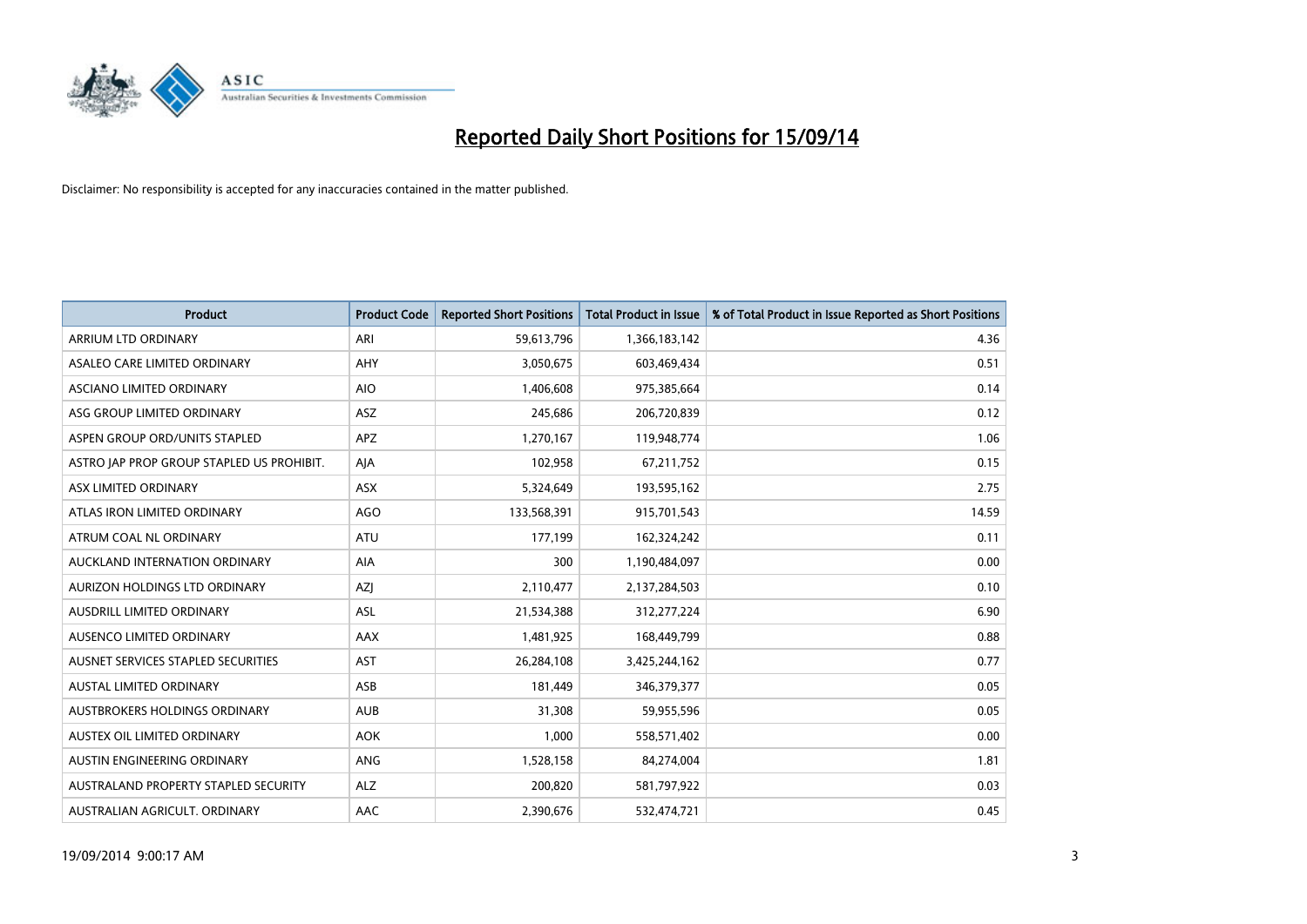

| <b>Product</b>                      | <b>Product Code</b> | <b>Reported Short Positions</b> | <b>Total Product in Issue</b> | % of Total Product in Issue Reported as Short Positions |
|-------------------------------------|---------------------|---------------------------------|-------------------------------|---------------------------------------------------------|
| AUSTRALIAN FOUNDAT, ORDINARY        | AFI                 | 100                             | 1,054,646,236                 | 0.00                                                    |
| AUSTRALIAN PHARM. ORDINARY          | API                 | 10,583,138                      | 488,115,883                   | 2.17                                                    |
| AUTOMOTIVE HOLDINGS ORDINARY        | AHE                 | 1,040,104                       | 306,437,941                   | 0.34                                                    |
| AVEO GROUP STAPLED SECURITIES       | AOG                 | 8,380,895                       | 500,111,460                   | 1.68                                                    |
| AWE LIMITED ORDINARY                | AWE                 | 1,048,233                       | 522,696,385                   | 0.20                                                    |
| <b>AZONTO PET LTD ORDINARY</b>      | APY                 | $\mathbf{1}$                    | 1,159,375,100                 | 0.00                                                    |
| AZUMAH RESOURCES ORDINARY           | <b>AZM</b>          | $\mathbf{1}$                    | 358,316,919                   | 0.00                                                    |
| BANDANNA ENERGY ORDINARY            | <b>BND</b>          | 24,135,792                      | 528,481,199                   | 4.57                                                    |
| BANK OF QUEENSLAND. ORDINARY        | <b>BOQ</b>          | 2,165,719                       | 362,516,534                   | 0.60                                                    |
| <b>BANNERMAN RESOURCES ORDINARY</b> | <b>BMN</b>          | 199,998                         | 329,745,150                   | 0.06                                                    |
| <b>BASE RES LIMITED ORDINARY</b>    | <b>BSE</b>          | 5,501,878                       | 561,840,029                   | 0.98                                                    |
| BATHURST RES LTD. ORDINARY          | <b>BRL</b>          | 2,734,031                       | 947,828,434                   | 0.29                                                    |
| BC IRON LIMITED ORDINARY            | <b>BCI</b>          | 5,602,564                       | 124,345,439                   | 4.51                                                    |
| BEACH ENERGY LIMITED ORDINARY       | <b>BPT</b>          | 22,828,571                      | 1,292,897,806                 | 1.77                                                    |
| BEADELL RESOURCE LTD ORDINARY       | <b>BDR</b>          | 33,935,009                      | 798,657,280                   | 4.25                                                    |
| BEGA CHEESE LTD ORDINARY            | <b>BGA</b>          | 923,619                         | 152,602,945                   | 0.61                                                    |
| BENDIGO AND ADELAIDE ORDINARY       | <b>BEN</b>          | 12,774,067                      | 448,487,486                   | 2.85                                                    |
| BENITEC BIOPHARMA ORDINARY          | <b>BLT</b>          | 420                             | 115,218,993                   | 0.00                                                    |
| BENTHAM IMF LTD ORDINARY            | <b>IMF</b>          | 3,897,485                       | 165,370,269                   | 2.36                                                    |
| BERKELEY RESOURCES ORDINARY         | <b>BKY</b>          | 308,506                         | 180,361,323                   | 0.17                                                    |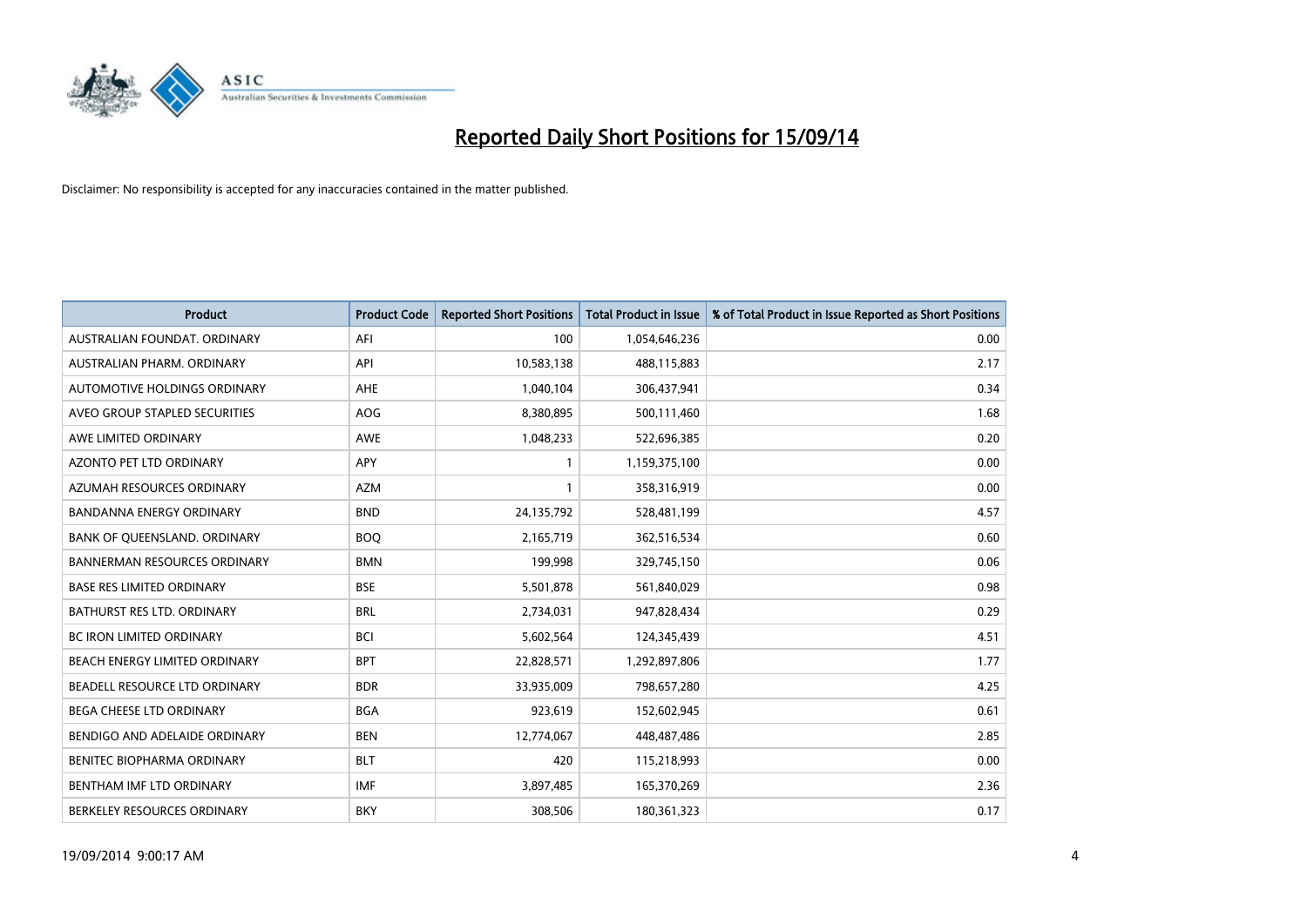

| <b>Product</b>                                | <b>Product Code</b> | <b>Reported Short Positions</b> | <b>Total Product in Issue</b> | % of Total Product in Issue Reported as Short Positions |
|-----------------------------------------------|---------------------|---------------------------------|-------------------------------|---------------------------------------------------------|
| BETASHARES ASX RES ETF UNITS                  | <b>ORE</b>          | 512,000                         | 2,923,641                     | 17.51                                                   |
| BETASHARESCASHETF ETF UNITS                   | AAA                 | 634                             | 12,443,410                    | 0.01                                                    |
| <b>BHP BILLITON LIMITED ORDINARY</b>          | <b>BHP</b>          | 12,803,277                      | 3,211,691,105                 | 0.40                                                    |
| <b>BIGAIR GROUP LIMITED ORDINARY</b>          | <b>BGL</b>          | 45,308                          | 172,872,340                   | 0.03                                                    |
| <b>BILLABONG ORDINARY</b>                     | <b>BBG</b>          | 10,574,205                      | 990,370,034                   | 1.07                                                    |
| <b>BLACKHAM RESOURCES ORDINARY</b>            | <b>BLK</b>          | 446.700                         | 118,612,952                   | 0.38                                                    |
| <b>BLACKTHORN RESOURCES ORD US PROHIBITED</b> | <b>BTR</b>          | 4,369                           | 164,285,950                   | 0.00                                                    |
| <b>BLUESCOPE STEEL LTD ORDINARY</b>           | <b>BSL</b>          | 4,398,100                       | 559,227,871                   | 0.79                                                    |
| <b>BOART LONGYEAR ORDINARY</b>                | <b>BLY</b>          | 35,043,142                      | 461,163,412                   | 7.60                                                    |
| <b>BORAL LIMITED, ORDINARY</b>                | <b>BLD</b>          | 18,771,169                      | 782,736,249                   | 2.40                                                    |
| <b>BRADKEN LIMITED ORDINARY</b>               | <b>BKN</b>          | 13,276,138                      | 171,027,249                   | 7.76                                                    |
| <b>BRAMBLES LIMITED ORDINARY</b>              | <b>BXB</b>          | 2,508,199                       | 1,564,754,100                 | 0.16                                                    |
| <b>BREVILLE GROUP LTD ORDINARY</b>            | <b>BRG</b>          | 3,479,566                       | 130,095,322                   | 2.67                                                    |
| <b>BRICKWORKS LIMITED ORDINARY</b>            | <b>BKW</b>          | 67,685                          | 148,038,996                   | 0.05                                                    |
| BT INVESTMENT MNGMNT ORDINARY                 | <b>BTT</b>          | 120                             | 284,384,906                   | 0.00                                                    |
| <b>BURSON GROUP LTD ORDINARY</b>              | <b>BAP</b>          | 12,116                          | 163,585,666                   | 0.01                                                    |
| <b>BURU ENERGY ORDINARY</b>                   | <b>BRU</b>          | 18,373,561                      | 298,505,530                   | 6.16                                                    |
| <b>BWP TRUST ORDINARY UNITS</b>               | <b>BWP</b>          | 5,609,383                       | 639,724,826                   | 0.88                                                    |
| <b>CABCHARGE AUSTRALIA ORDINARY</b>           | CAB                 | 9,918,683                       | 120,430,683                   | 8.24                                                    |
| CALTEX AUSTRALIA ORDINARY                     | <b>CTX</b>          | 1,283,030                       | 270,000,000                   | 0.48                                                    |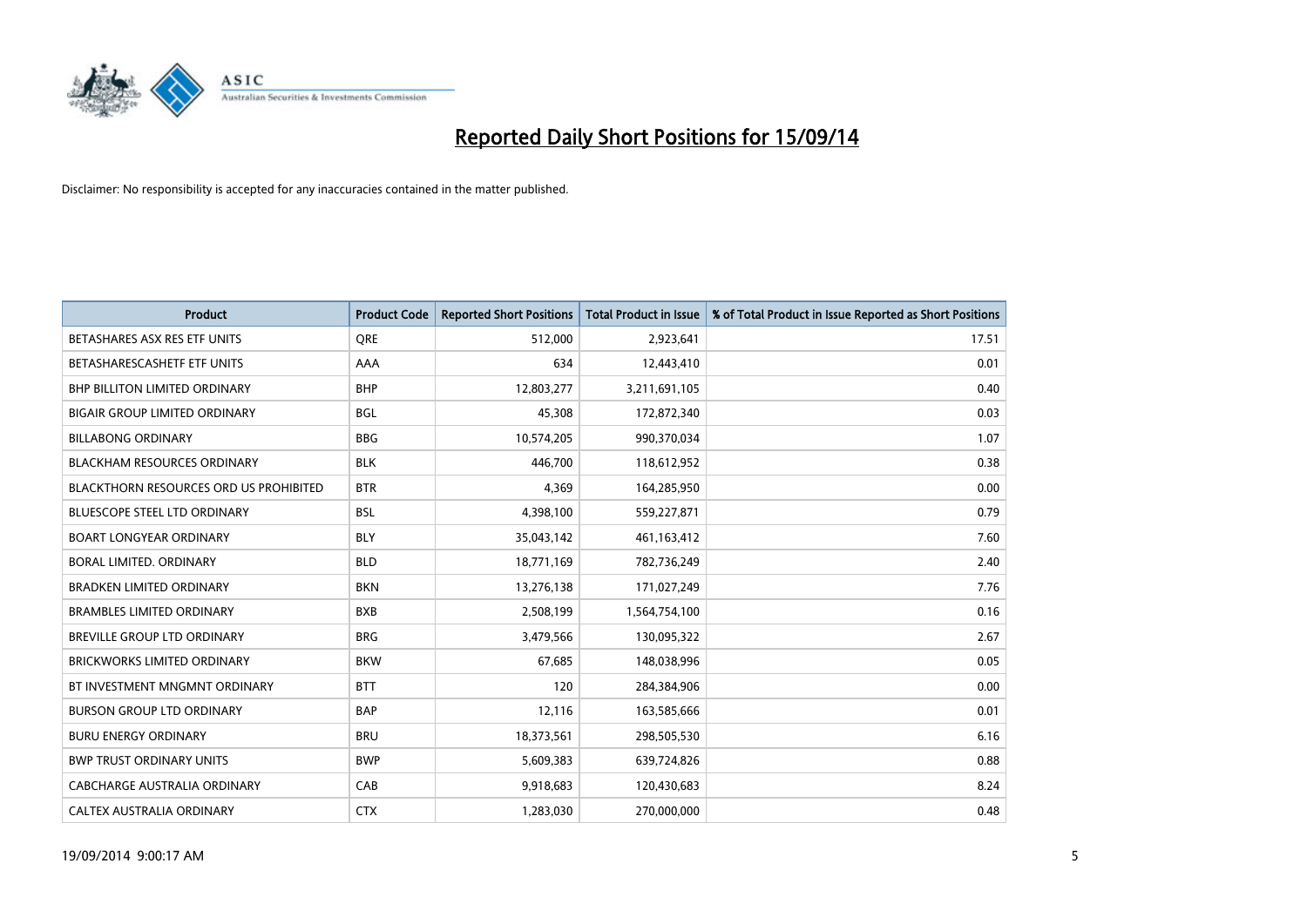

| <b>Product</b>                          | <b>Product Code</b> | <b>Reported Short Positions</b> | <b>Total Product in Issue</b> | % of Total Product in Issue Reported as Short Positions |
|-----------------------------------------|---------------------|---------------------------------|-------------------------------|---------------------------------------------------------|
| CAPE LAMBERT RES LTD ORDINARY           | <b>CFE</b>          | 563,859                         | 626,896,143                   | 0.09                                                    |
| CAPITOL HEALTH ORDINARY                 | CAI                 | 32,662                          | 431,180,115                   | 0.01                                                    |
| <b>CARDNO LIMITED ORDINARY</b>          | <b>CDD</b>          | 7,548,855                       | 163,266,973                   | 4.62                                                    |
| CARNARVON PETROLEUM ORDINARY            | <b>CVN</b>          | 50,734                          | 987,198,353                   | 0.01                                                    |
| CARSALES.COM LTD ORDINARY               | <b>CRZ</b>          | 10,885,830                      | 238,374,986                   | 4.57                                                    |
| <b>CASH CONVERTERS ORDINARY</b>         | CCV                 | 7,850,353                       | 428,886,124                   | 1.83                                                    |
| CEDAR WOODS PROP. ORDINARY              | <b>CWP</b>          | 76,368                          | 78,336,371                    | 0.10                                                    |
| CENTRAL PETROLEUM ORDINARY              | <b>CTP</b>          | 1,468,338                       | 348,718,957                   | 0.42                                                    |
| CFS RETAIL TRUST GRP STAPLED SECURITIES | <b>CFX</b>          | 32,827,266                      | 3,050,355,727                 | 1.08                                                    |
| <b>CHALLENGER LIMITED ORDINARY</b>      | <b>CGF</b>          | 1,438,492                       | 564,063,117                   | 0.26                                                    |
| CHANDLER MACLEOD LTD ORDINARY           | <b>CMG</b>          | 5,326                           | 547,985,086                   | 0.00                                                    |
| CHARTER HALL GROUP STAPLED US PROHIBIT. | <b>CHC</b>          | 248,512                         | 355,015,480                   | 0.07                                                    |
| <b>CHARTER HALL RETAIL UNITS</b>        | <b>COR</b>          | 9,602,255                       | 372,893,153                   | 2.58                                                    |
| <b>CHORUS LIMITED ORDINARY</b>          | <b>CNU</b>          | 29,185                          | 396,369,767                   | 0.01                                                    |
| CLEARVIEW WEALTH LTD ORDINARY           | <b>CVW</b>          | 6,849                           | 548,987,348                   | 0.00                                                    |
| COAL OF AFRICA LTD ORDINARY             | <b>CZA</b>          | 426                             | 1,048,368,613                 | 0.00                                                    |
| COALSPUR MINES LTD ORDINARY             | <b>CPL</b>          | 2,485,947                       | 641,544,455                   | 0.39                                                    |
| COCA-COLA AMATIL ORDINARY               | <b>CCL</b>          | 18,016,393                      | 763,590,249                   | 2.36                                                    |
| <b>COCHLEAR LIMITED ORDINARY</b>        | <b>COH</b>          | 6,843,491                       | 57,062,020                    | 11.99                                                   |
| COCKATOO COAL ORDINARY                  | COK                 | 167,987                         | 4,560,196,928                 | 0.00                                                    |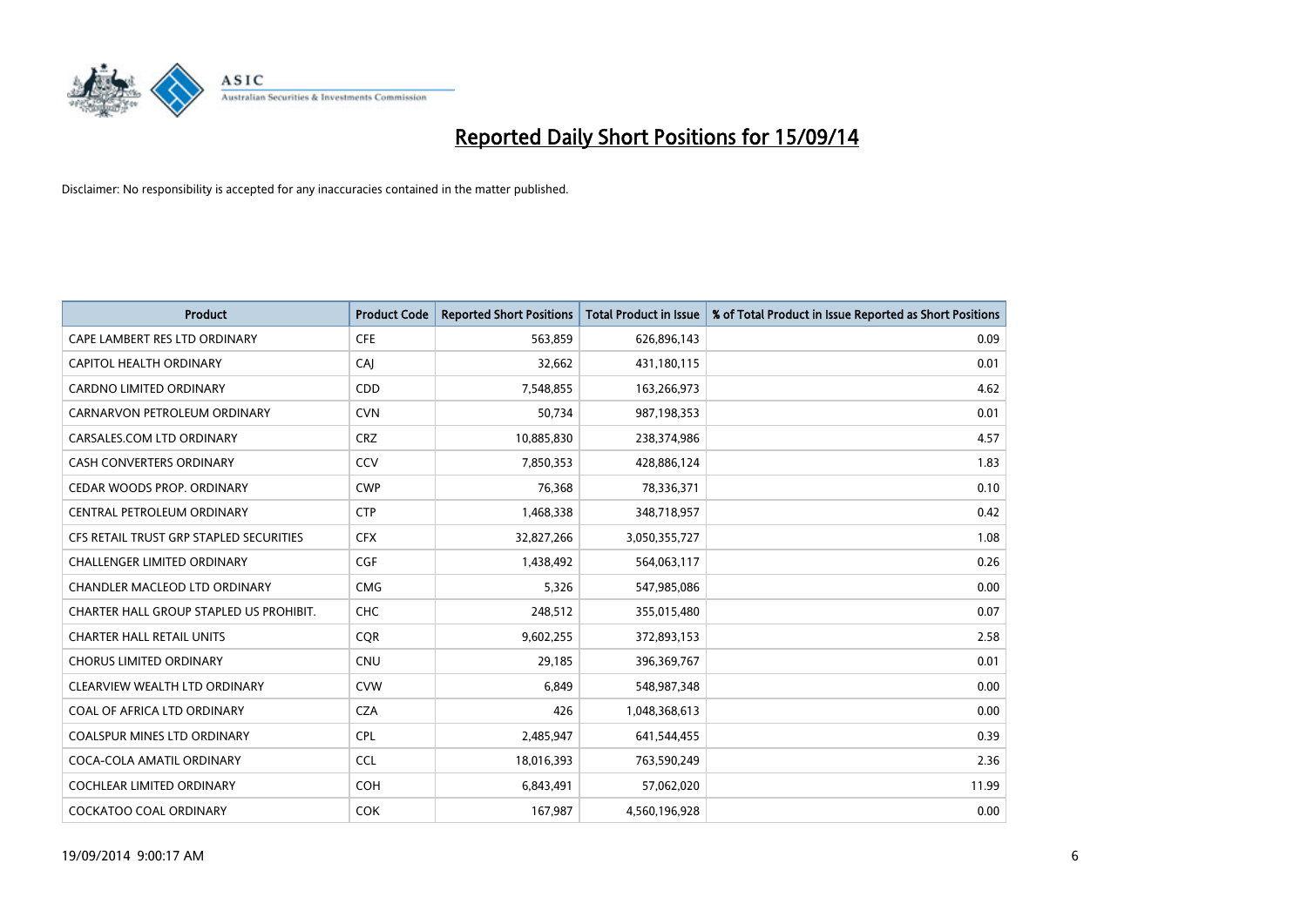

| <b>Product</b>                          | <b>Product Code</b> | <b>Reported Short Positions</b> | <b>Total Product in Issue</b> | % of Total Product in Issue Reported as Short Positions |
|-----------------------------------------|---------------------|---------------------------------|-------------------------------|---------------------------------------------------------|
| <b>CODAN LIMITED ORDINARY</b>           | <b>CDA</b>          | 428.884                         | 176,969,924                   | 0.24                                                    |
| COFFEY INTERNATIONAL ORDINARY           | <b>COF</b>          | 4,160                           | 255,833,165                   | 0.00                                                    |
| <b>COKAL LTD ORDINARY</b>               | <b>CKA</b>          | 6,820                           | 471,103,926                   | 0.00                                                    |
| <b>COLLECTION HOUSE ORDINARY</b>        | <b>CLH</b>          | 2,186,459                       | 129,717,785                   | 1.69                                                    |
| <b>COLLINS FOODS LTD ORDINARY</b>       | <b>CKF</b>          | 100,076                         | 93,000,003                    | 0.11                                                    |
| COMMONWEALTH BANK, ORDINARY             | <b>CBA</b>          | 12,890,137                      | 1,621,319,194                 | 0.80                                                    |
| <b>COMPASS RESOURCES ORDINARY</b>       | <b>CMR</b>          | 7,472                           | 1,403,744,100                 | 0.00                                                    |
| <b>COMPUTERSHARE LTD ORDINARY</b>       | <b>CPU</b>          | 5,866,202                       | 556,203,079                   | 1.05                                                    |
| <b>COOPER ENERGY LTD ORDINARY</b>       | <b>COE</b>          | 322,413                         | 329,235,509                   | 0.10                                                    |
| <b>CORP TRAVEL LIMITED ORDINARY</b>     | <b>CTD</b>          | 201,821                         | 90,517,621                    | 0.22                                                    |
| <b>COVER-MORE GRP LTD ORDINARY</b>      | <b>CVO</b>          | 11,325,037                      | 317,750,000                   | 3.56                                                    |
| <b>CREDIT CORP GROUP ORDINARY</b>       | <b>CCP</b>          | 332,133                         | 46,131,882                    | 0.72                                                    |
| <b>CROMWELL PROP STAPLED SECURITIES</b> | <b>CMW</b>          | 4,665,733                       | 1,730,065,823                 | 0.27                                                    |
| <b>CROWE HORWATH AUS ORDINARY</b>       | <b>CRH</b>          | 273,483                         | 273,005,429                   | 0.10                                                    |
| <b>CROWN RESORTS LTD ORDINARY</b>       | <b>CWN</b>          | 6,663,617                       | 728,394,185                   | 0.91                                                    |
| <b>CSG LIMITED ORDINARY</b>             | <b>CSV</b>          | 162,298                         | 279,290,492                   | 0.06                                                    |
| <b>CSL LIMITED ORDINARY</b>             | <b>CSL</b>          | 1,195,580                       | 474,622,141                   | 0.25                                                    |
| <b>CSR LIMITED ORDINARY</b>             | <b>CSR</b>          | 16,918,546                      | 506,000,315                   | 3.34                                                    |
| <b>CUDECO LIMITED ORDINARY</b>          | CDU                 | 7,955,248                       | 235,425,143                   | 3.38                                                    |
| DART ENERGY LTD ORDINARY                | <b>DTE</b>          | 32.966.693                      | 1,108,752,733                 | 2.97                                                    |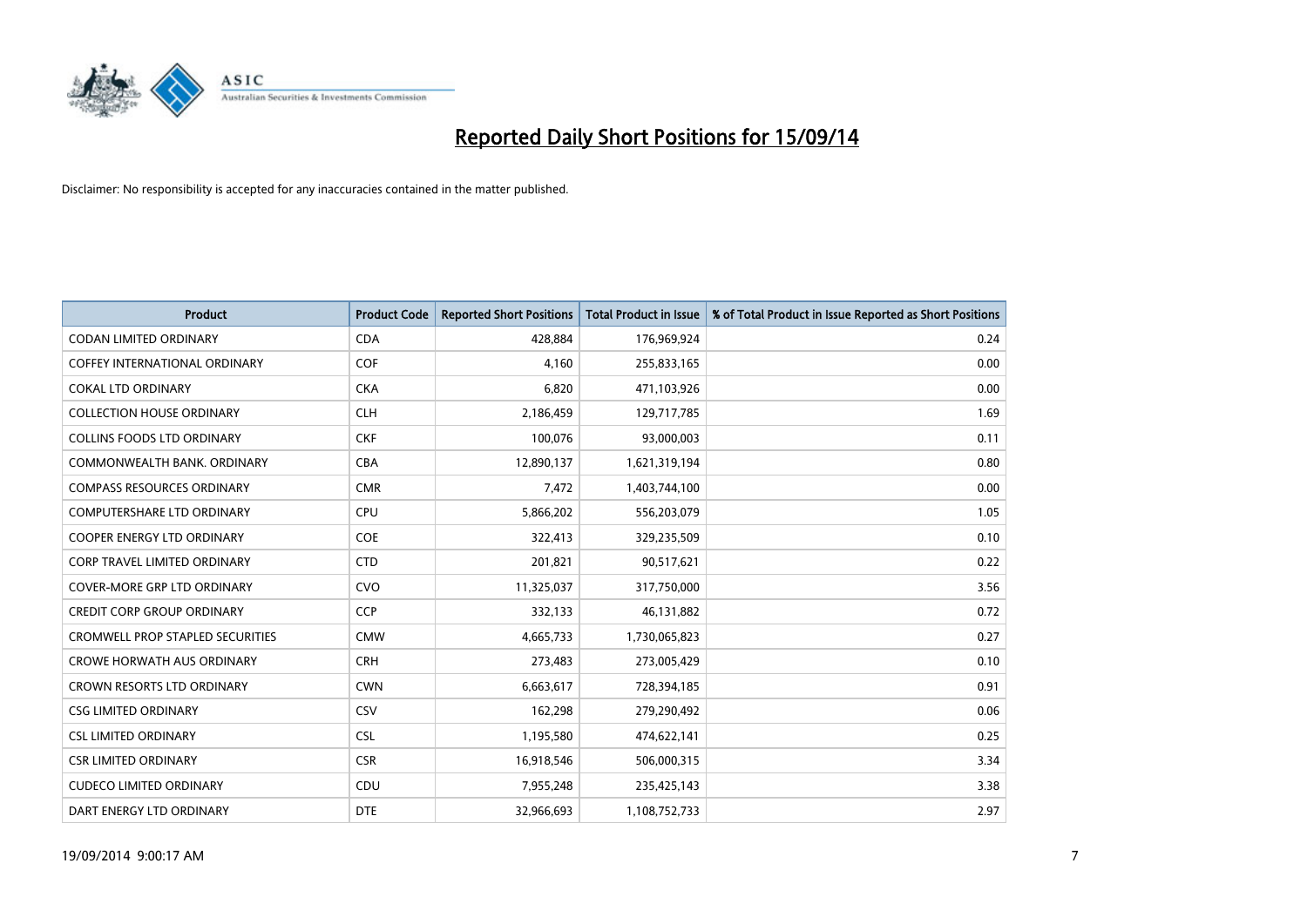

| <b>Product</b>                     | <b>Product Code</b> | <b>Reported Short Positions</b> | <b>Total Product in Issue</b> | % of Total Product in Issue Reported as Short Positions |
|------------------------------------|---------------------|---------------------------------|-------------------------------|---------------------------------------------------------|
| DATA#3 LIMITED ORDINARY            | <b>DTL</b>          | 156,634                         | 153,974,950                   | 0.10                                                    |
| DECMIL GROUP LIMITED ORDINARY      | <b>DCG</b>          | 2,118,784                       | 168,657,794                   | 1.26                                                    |
| DEEP YELLOW LIMITED ORDINARY       | <b>DYL</b>          | 1,002                           | 1,888,400,127                 | 0.00                                                    |
| DEXUS PROPERTY GROUP STAPLED UNITS | <b>DXS</b>          | 11,644,198                      | 5,433,110,810                 | 0.21                                                    |
| DICK SMITH HLDGS ORDINARY          | <b>DSH</b>          | 19,816,912                      | 236,511,364                   | 8.38                                                    |
| DISCOVERY METALS LTD ORDINARY      | <b>DML</b>          | 1,277,631                       | 644,039,581                   | 0.20                                                    |
| DOMINO PIZZA ENTERPR ORDINARY      | <b>DMP</b>          | 788,663                         | 86,160,773                    | 0.92                                                    |
| DONACO INTERNATIONAL ORDINARY      | <b>DNA</b>          | 2,883,447                       | 460,626,004                   | 0.63                                                    |
| DORAY MINERALS LTD ORDINARY        | <b>DRM</b>          | 155,430                         | 165,834,256                   | 0.09                                                    |
| DOWNER EDI LIMITED ORDINARY        | <b>DOW</b>          | 19,124,081                      | 435,399,975                   | 4.39                                                    |
| DRILLSEARCH ENERGY ORDINARY        | <b>DLS</b>          | 15,564,950                      | 456,940,923                   | 3.41                                                    |
| DUET GROUP STAPLED US PROHIBIT.    | <b>DUE</b>          | 6,356,696                       | 1,327,719,444                 | 0.48                                                    |
| DUKETON MINING ORDINARY            | <b>DKM</b>          | 3,894                           | 82,524,812                    | 0.00                                                    |
| DULUXGROUP LIMITED ORDINARY        | <b>DLX</b>          | 382,443                         | 383,503,942                   | 0.10                                                    |
| <b>DWS LTD ORDINARY</b>            | <b>DWS</b>          | 121,259                         | 132,362,763                   | 0.09                                                    |
| ECHO ENTERTAINMENT ORDINARY        | <b>EGP</b>          | 6,994,709                       | 825,672,730                   | 0.85                                                    |
| ELDERS LIMITED ORDINARY            | <b>ELD</b>          | 19,151,729                      | 455,013,329                   | 4.21                                                    |
| ELEMENTAL MINERALS ORDINARY        | <b>ELM</b>          | 94,536                          | 315,663,391                   | 0.03                                                    |
| <b>EMECO HOLDINGS ORDINARY</b>     | <b>EHL</b>          | 7,166,249                       | 599,675,707                   | 1.20                                                    |
| <b>ENDEAVOUR MIN CORP CDI 1:1</b>  | <b>EVR</b>          | 31,265                          | 50,304,346                    | 0.06                                                    |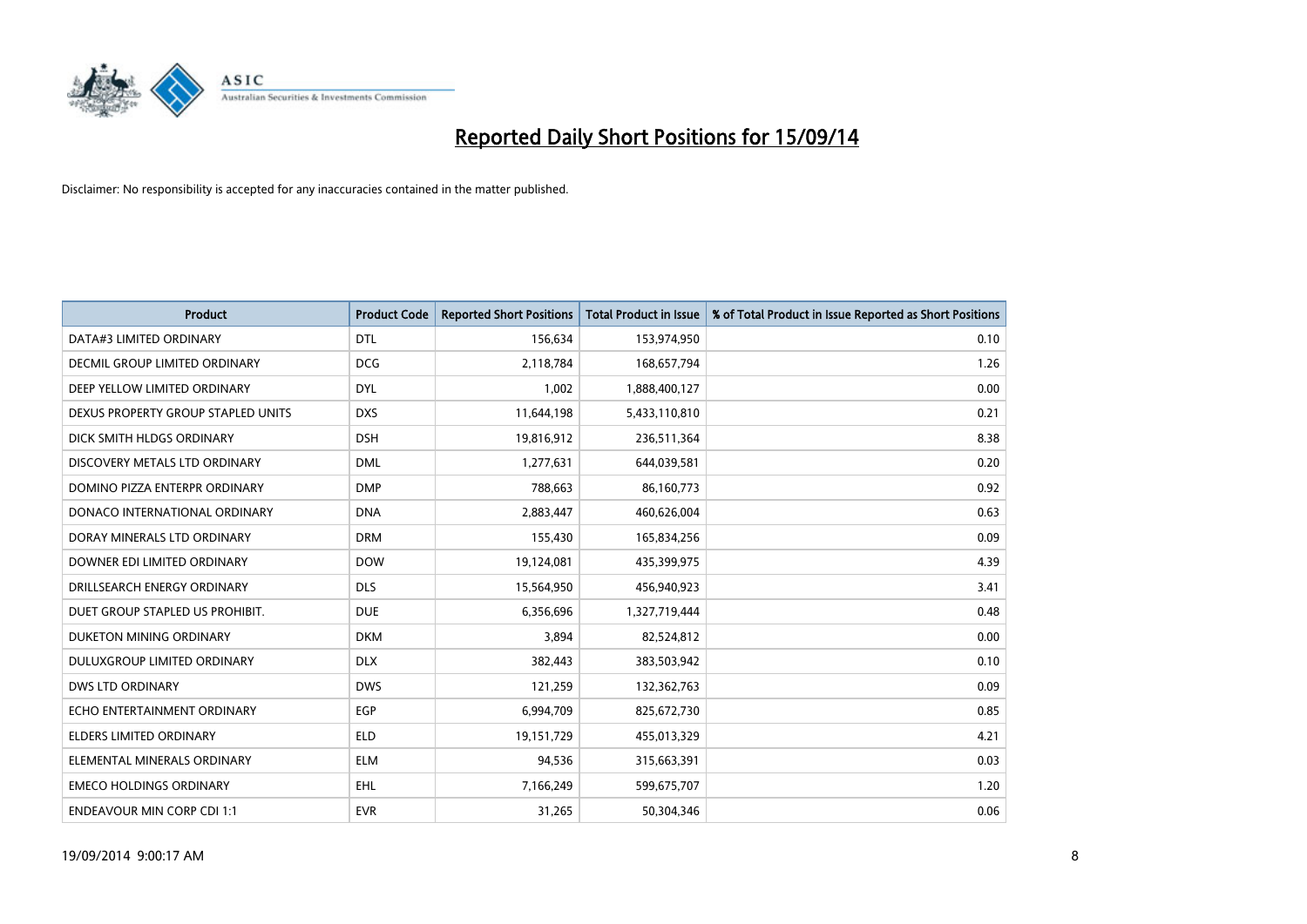

| <b>Product</b>                         | <b>Product Code</b> | <b>Reported Short Positions</b> | <b>Total Product in Issue</b> | % of Total Product in Issue Reported as Short Positions |
|----------------------------------------|---------------------|---------------------------------|-------------------------------|---------------------------------------------------------|
| <b>ENERGY RESOURCES ORDINARY 'A'</b>   | <b>ERA</b>          | 11,172,882                      | 517,725,062                   | 2.16                                                    |
| <b>ENERGY WORLD CORPOR. ORDINARY</b>   | <b>EWC</b>          | 44,899,813                      | 1,734,166,672                 | 2.59                                                    |
| <b>ENVESTRA LIMITED ORDINARY</b>       | <b>ENV</b>          | 76,856                          | 1,796,808,474                 | 0.00                                                    |
| EQUATORIAL RES LTD ORDINARY            | EQX                 | 44,548                          | 122,185,353                   | 0.04                                                    |
| EQUITY TRUSTEES ORDINARY               | EQT                 | 19                              | 19,152,092                    | 0.00                                                    |
| ERM POWER LIMITED ORDINARY             | EPW                 | 384,887                         | 240,530,856                   | 0.16                                                    |
| EVOLUTION MINING LTD ORDINARY          | <b>EVN</b>          | 31,484,770                      | 713,218,647                   | 4.41                                                    |
| FAIRFAX MEDIA LTD ORDINARY             | <b>FXI</b>          | 57,706,931                      | 2,351,955,725                 | 2.45                                                    |
| <b>FANTASTIC HOLDINGS ORDINARY</b>     | <b>FAN</b>          | 42,179                          | 103,068,398                   | 0.04                                                    |
| <b>FAR LTD ORDINARY</b>                | <b>FAR</b>          | 2,377,123                       | 2,699,846,742                 | 0.09                                                    |
| FEDERATION CNTRES ORD/UNIT STAPLED SEC | <b>FDC</b>          | 994,853                         | 1,427,641,565                 | 0.07                                                    |
| FISHER & PAYKEL H. ORDINARY            | <b>FPH</b>          | 19,364                          | 555,918,441                   | 0.00                                                    |
| FLEETWOOD CORP ORDINARY                | <b>FWD</b>          | 1,909,253                       | 60,581,211                    | 3.15                                                    |
| FLETCHER BUILDING ORDINARY             | <b>FBU</b>          | 361,268                         | 687,854,788                   | 0.05                                                    |
| FLEXIGROUP LIMITED ORDINARY            | <b>FXL</b>          | 3,572,016                       | 304,096,060                   | 1.17                                                    |
| FLIGHT CENTRE TRAVEL ORDINARY          | <b>FLT</b>          | 5,592,048                       | 100,586,119                   | 5.56                                                    |
| FLINDERS MINES LTD ORDINARY            | <b>FMS</b>          | 12,551,525                      | 2,400,995,602                 | 0.52                                                    |
| FOLKESTONE EDU TRUST UNITS             | <b>FET</b>          | 1,495,460                       | 205,069,661                   | 0.73                                                    |
| FONTERRA SHARE FUND ORDINARY UNITS     | <b>FSF</b>          | 54,920                          | 115,510,746                   | 0.05                                                    |
| FORTESCUE METALS GRP ORDINARY          | <b>FMG</b>          | 234,687,429                     | 3,113,798,151                 | 7.54                                                    |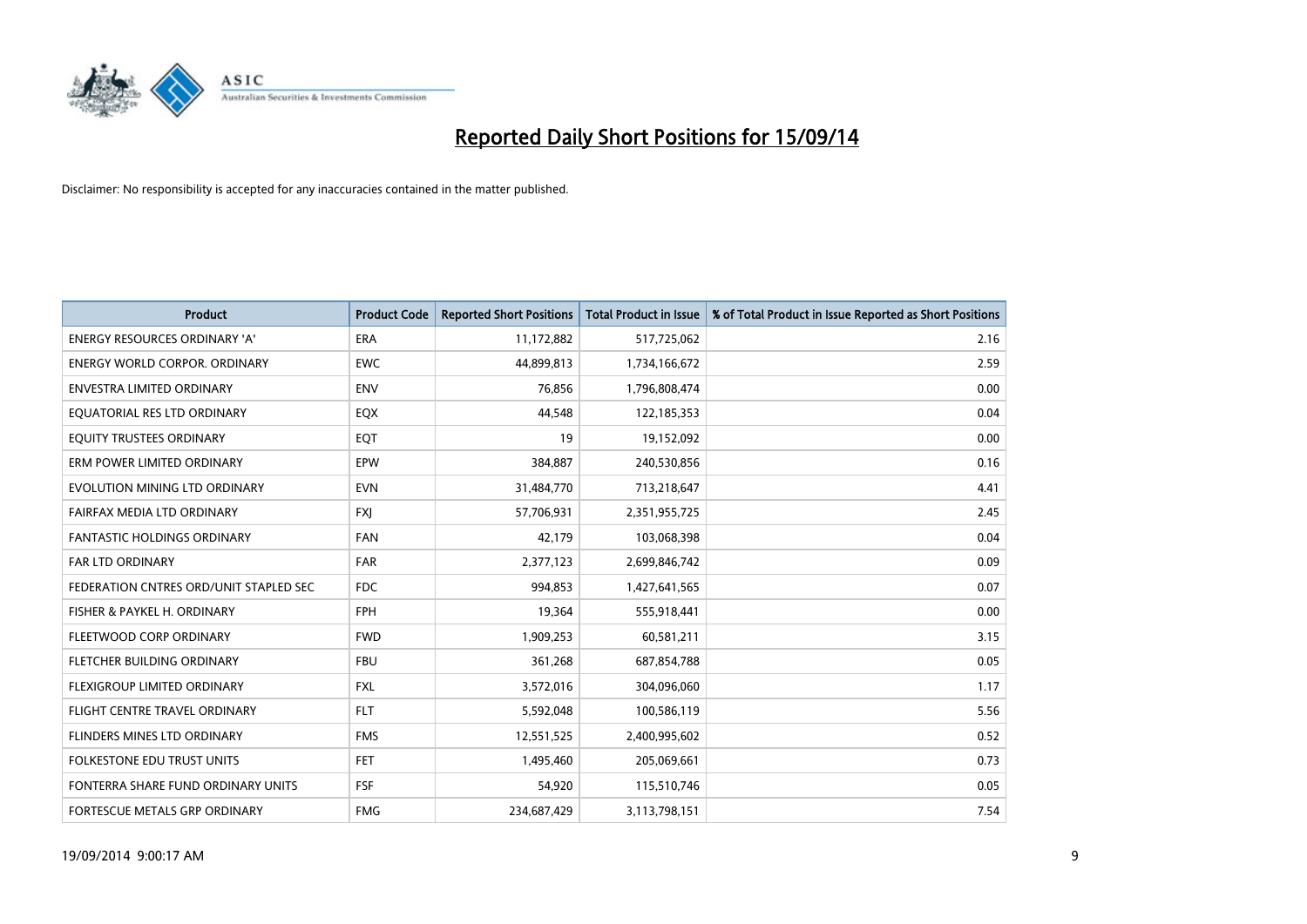

| <b>Product</b>                                   | <b>Product Code</b> | <b>Reported Short Positions</b> | <b>Total Product in Issue</b> | % of Total Product in Issue Reported as Short Positions |
|--------------------------------------------------|---------------------|---------------------------------|-------------------------------|---------------------------------------------------------|
| <b>FREELANCER LTD ORDINARY</b>                   | <b>FLN</b>          | 3.184                           | 436,500,000                   | 0.00                                                    |
| <b>G.U.D. HOLDINGS ORDINARY</b>                  | GUD                 | 2,364,423                       | 70,939,492                    | 3.33                                                    |
| <b>G8 EDUCATION LIMITED ORDINARY</b>             | <b>GEM</b>          | 12,479,058                      | 332,073,918                   | 3.76                                                    |
| <b>GALAXY RESOURCES ORDINARY</b>                 | <b>GXY</b>          | 743,086                         | 1,064,493,083                 | 0.07                                                    |
| <b>GBST HOLDINGS., ORDINARY</b>                  | <b>GBT</b>          | 19,881                          | 66,561,725                    | 0.03                                                    |
| <b>GDI PROPERTY GRP STAPLED SECURITIES</b>       | GDI                 | 51,505                          | 567,575,025                   | 0.01                                                    |
| <b>GENWORTH MORTGAGE ORDINARY</b>                | <b>GMA</b>          | 753,880                         | 650,000,000                   | 0.12                                                    |
| <b>GEODYNAMICS LIMITED ORDINARY</b>              | GDY                 | 819                             | 435,880,130                   | 0.00                                                    |
| <b>GINDALBIE METALS LTD ORDINARY</b>             | GBG                 | 34,832,500                      | 1,495,306,811                 | 2.33                                                    |
| <b>GOLD ROAD RES LTD ORDINARY</b>                | <b>GOR</b>          | 4,232,881                       | 515,419,042                   | 0.82                                                    |
| <b>GOODMAN FIELDER. ORDINARY</b>                 | <b>GFF</b>          | 8,593,799                       | 1,955,559,207                 | 0.44                                                    |
| <b>GOODMAN GROUP STAPLED</b>                     | <b>GMG</b>          | 1,907,131                       | 1,745,417,725                 | 0.11                                                    |
| <b>GOODMAN PLUS TRUST STEP-UP UNITS</b>          | <b>GMPPA</b>        | 335                             | 3,269,665                     | 0.01                                                    |
| <b>GPT GROUP STAPLED SEC.</b>                    | GPT                 | 2,697,754                       | 1,685,460,955                 | 0.16                                                    |
| <b>GRAINCORP LIMITED A CLASS ORDINARY</b>        | <b>GNC</b>          | 9,592,498                       | 228,855,628                   | 4.19                                                    |
| <b>GRANGE RESOURCES. ORDINARY</b>                | GRR                 | 5,800,790                       | 1,157,097,869                 | 0.50                                                    |
| <b>GREENCROSS LIMITED ORDINARY</b>               | GXL                 | 1,231,954                       | 110,654,390                   | 1.11                                                    |
| <b>GREENLAND MIN EN LTD ORDINARY</b>             | GGG                 | 934,837                         | 668,464,377                   | 0.14                                                    |
| <b>GREENLAND MIN EN LTD RIGHTS 26-JUN-14</b>     | GGGR                | 3,842                           | 88,685,050                    | 0.00                                                    |
| <b>GROWTHPOINT PROPERTY ORD/UNIT STAPLED SEC</b> | GOZ                 | 1,798,065                       | 554,315,998                   | 0.32                                                    |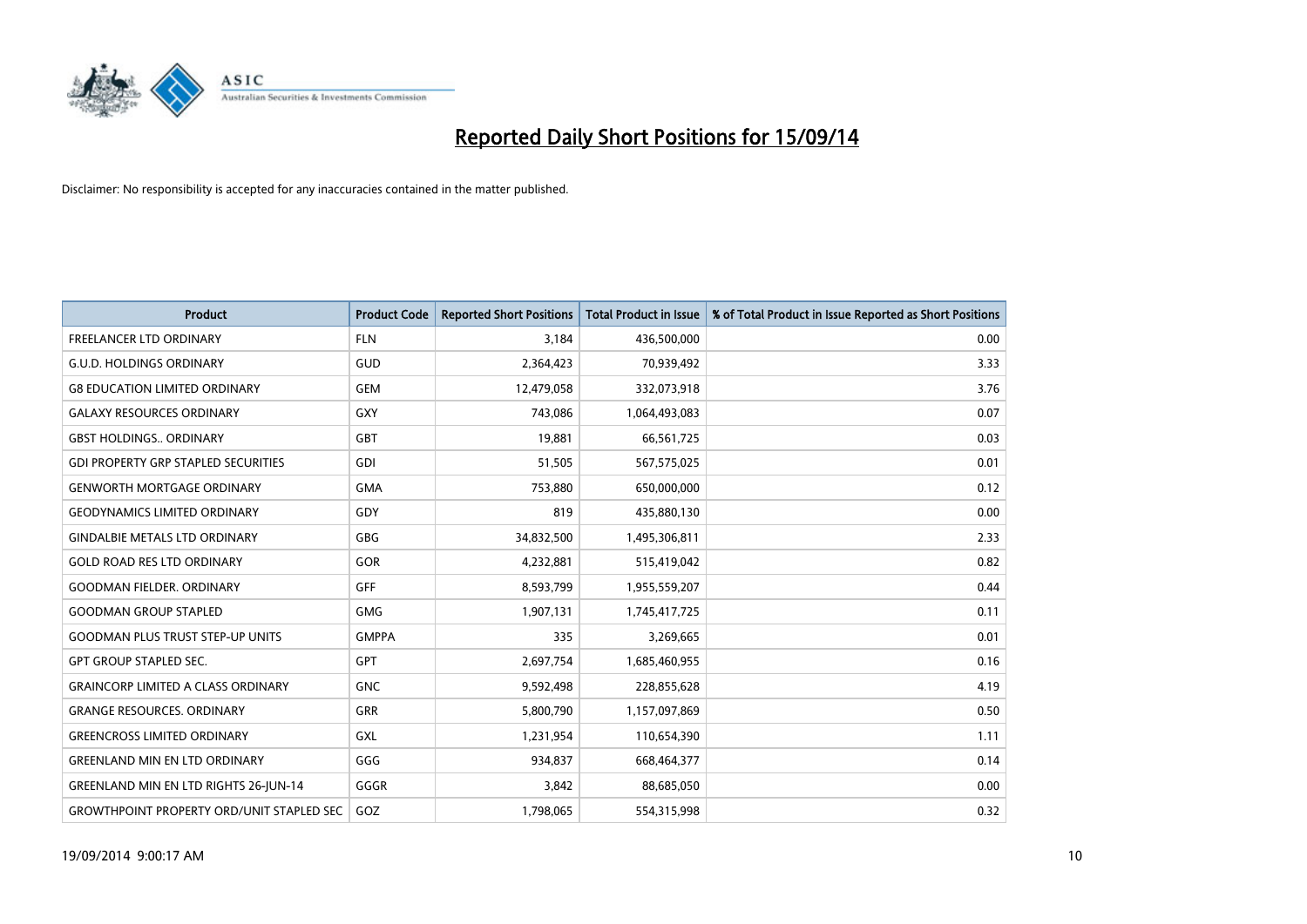

| <b>Product</b>                        | <b>Product Code</b> | <b>Reported Short Positions</b> | <b>Total Product in Issue</b> | % of Total Product in Issue Reported as Short Positions |
|---------------------------------------|---------------------|---------------------------------|-------------------------------|---------------------------------------------------------|
| <b>GRYPHON MINERALS LTD ORDINARY</b>  | GRY                 | 4,396,329                       | 401,115,935                   | 1.10                                                    |
| <b>GUILDFORD COAL LTD ORDINARY</b>    | <b>GUF</b>          | 552,501                         | 845,190,354                   | 0.07                                                    |
| <b>GWA GROUP LTD ORDINARY</b>         | <b>GWA</b>          | 12,951,297                      | 306,533,770                   | 4.23                                                    |
| HARVEY NORMAN ORDINARY                | <b>HVN</b>          | 29,870,253                      | 1,062,316,784                 | 2.81                                                    |
| HEALTHSCOPE LIMITED. ORDINARY         | <b>HSO</b>          | 13,579,629                      | 1,732,094,838                 | 0.78                                                    |
| <b>HENDERSON GROUP CDI 1:1</b>        | <b>HGG</b>          | 4,296,600                       | 664,599,011                   | 0.65                                                    |
| HFA HOLDINGS LIMITED ORDINARY         | <b>HFA</b>          | 6,137,809                       | 162,147,897                   | 3.79                                                    |
| HIGHFIELD RES LTD ORDINARY            | <b>HFR</b>          | 50,000                          | 155,825,003                   | 0.03                                                    |
| HIGHLANDS PACIFIC ORDINARY            | <b>HIG</b>          | 3,153                           | 918,694,336                   | 0.00                                                    |
| HILLGROVE RES LTD DEFERRED SETTLEMENT | <b>HGODA</b>        | 52,785                          | 147,709,972                   | 0.04                                                    |
| HILLS LTD ORDINARY                    | <b>HIL</b>          | 255,933                         | 233,818,633                   | 0.11                                                    |
| HORIZON OIL LIMITED ORDINARY          | <b>HZN</b>          | 29,293,831                      | 1,301,981,265                 | 2.25                                                    |
| HOTEL PROPERTY STAPLED                | <b>HPI</b>          | 15,268                          | 132,870,000                   | 0.01                                                    |
| <b>ICAR ASIA LTD ORDINARY</b>         | ICQ                 | 38,386                          | 193,188,846                   | 0.02                                                    |
| <b>ICON ENERGY LIMITED ORDINARY</b>   | <b>ICN</b>          | 806,640                         | 615,774,351                   | 0.13                                                    |
| <b>IINET LIMITED ORDINARY</b>         | <b>IIN</b>          | 7,605,083                       | 161,238,847                   | 4.72                                                    |
| <b>ILUKA RESOURCES ORDINARY</b>       | <b>ILU</b>          | 37,308,185                      | 418,700,517                   | 8.91                                                    |
| <b>IMDEX LIMITED ORDINARY</b>         | <b>IMD</b>          | 2,308,191                       | 216,203,136                   | 1.07                                                    |
| <b>IMX RESOURCES LTD ORDINARY</b>     | <b>IXR</b>          | 1                               | 451,497,138                   | 0.00                                                    |
| <b>INCITEC PIVOT ORDINARY</b>         | IPL                 | 34,526,869                      | 1,654,998,197                 | 2.09                                                    |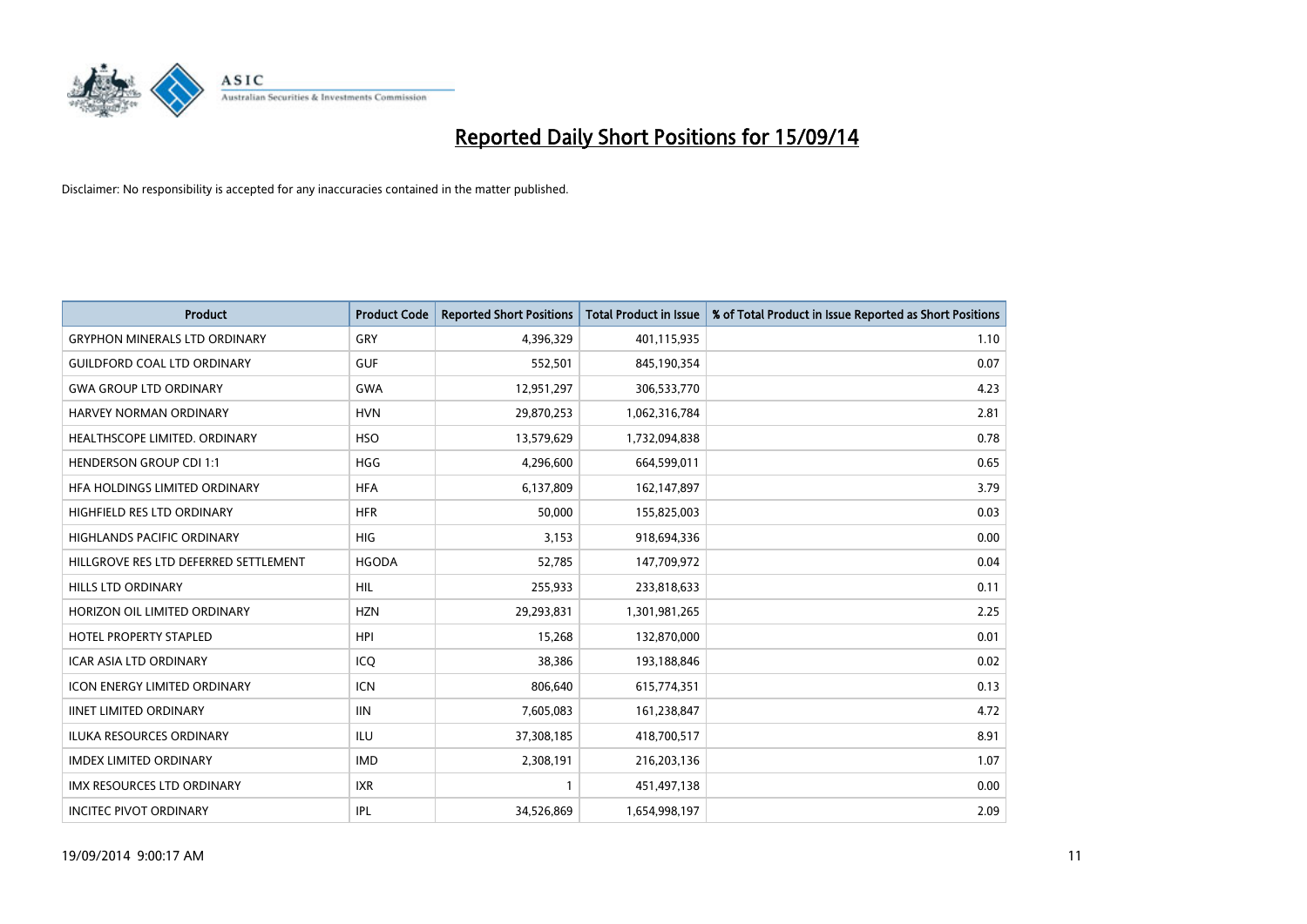

| <b>Product</b>                                | <b>Product Code</b> | <b>Reported Short Positions</b> | <b>Total Product in Issue</b> | % of Total Product in Issue Reported as Short Positions |
|-----------------------------------------------|---------------------|---------------------------------|-------------------------------|---------------------------------------------------------|
| <b>INDEPENDENCE GROUP ORDINARY</b>            | <b>IGO</b>          | 45,140                          | 234,256,573                   | 0.02                                                    |
| <b>INDOPHIL RESOURCES ORDINARY</b>            | <b>IRN</b>          | 704,173                         | 1,203,146,194                 | 0.06                                                    |
| <b>INDUSTRIA REIT STAPLED</b>                 | <b>IDR</b>          | 19,337                          | 125,000,001                   | 0.02                                                    |
| INFIGEN ENERGY STAPLED SECURITIES             | <b>IFN</b>          | 2,542,658                       | 767,887,581                   | 0.33                                                    |
| <b>INGENIA GROUP STAPLED SECURITIES</b>       | <b>INA</b>          | 1,806,596                       | 678,058,232                   | 0.27                                                    |
| <b>INSURANCE AUSTRALIA ORDINARY</b>           | <b>IAG</b>          | 8,208,956                       | 2,341,618,048                 | 0.35                                                    |
| <b>INTREPID MINES ORDINARY</b>                | <b>IAU</b>          | 1,712,333                       | 557,500,888                   | 0.31                                                    |
| <b>INVESTA OFFICE FUND STAPLED SECURITIES</b> | <b>IOF</b>          | 493,914                         | 614,047,458                   | 0.08                                                    |
| <b>INVOCARE LIMITED ORDINARY</b>              | IVC.                | 4,720,892                       | 110,030,298                   | 4.29                                                    |
| <b>IOOF HOLDINGS LTD ORDINARY</b>             | IFL                 | 6,659,650                       | 300,133,752                   | 2.22                                                    |
| <b>IPROPERTY GROUP LTD ORDINARY</b>           | <b>IPP</b>          | 2,282,411                       | 181,703,204                   | 1.26                                                    |
| <b>IRESS LIMITED ORDINARY</b>                 | <b>IRE</b>          | 4,721,972                       | 159,097,319                   | 2.97                                                    |
| <b>IRON ORE HOLDINGS ORDINARY</b>             | <b>IOH</b>          | 603,849                         | 161,174,005                   | 0.37                                                    |
| <b>ISELECT LTD ORDINARY</b>                   | <b>ISU</b>          | 829.056                         | 260,889,894                   | 0.32                                                    |
| <b>ISENTIA GROUP LTD ORDINARY</b>             | <b>ISD</b>          | 15,640                          | 200,000,001                   | 0.01                                                    |
| JAMES HARDIE INDUST CHESS DEPOSITARY INT      | <b>IHX</b>          | 4,979,158                       | 444,882,763                   | 1.12                                                    |
| <b>JAPARA HEALTHCARE LT ORDINARY</b>          | <b>IHC</b>          | 4,099,575                       | 263,046,592                   | 1.56                                                    |
| <b>JB HI-FI LIMITED ORDINARY</b>              | <b>IBH</b>          | 10,656,517                      | 99,238,673                    | 10.74                                                   |
| KAGARA LTD ORDINARY                           | KZL                 | 34,720                          | 798,953,117                   | 0.00                                                    |
| KAROON GAS AUSTRALIA ORDINARY                 | <b>KAR</b>          | 19,190,876                      | 255,997,690                   | 7.50                                                    |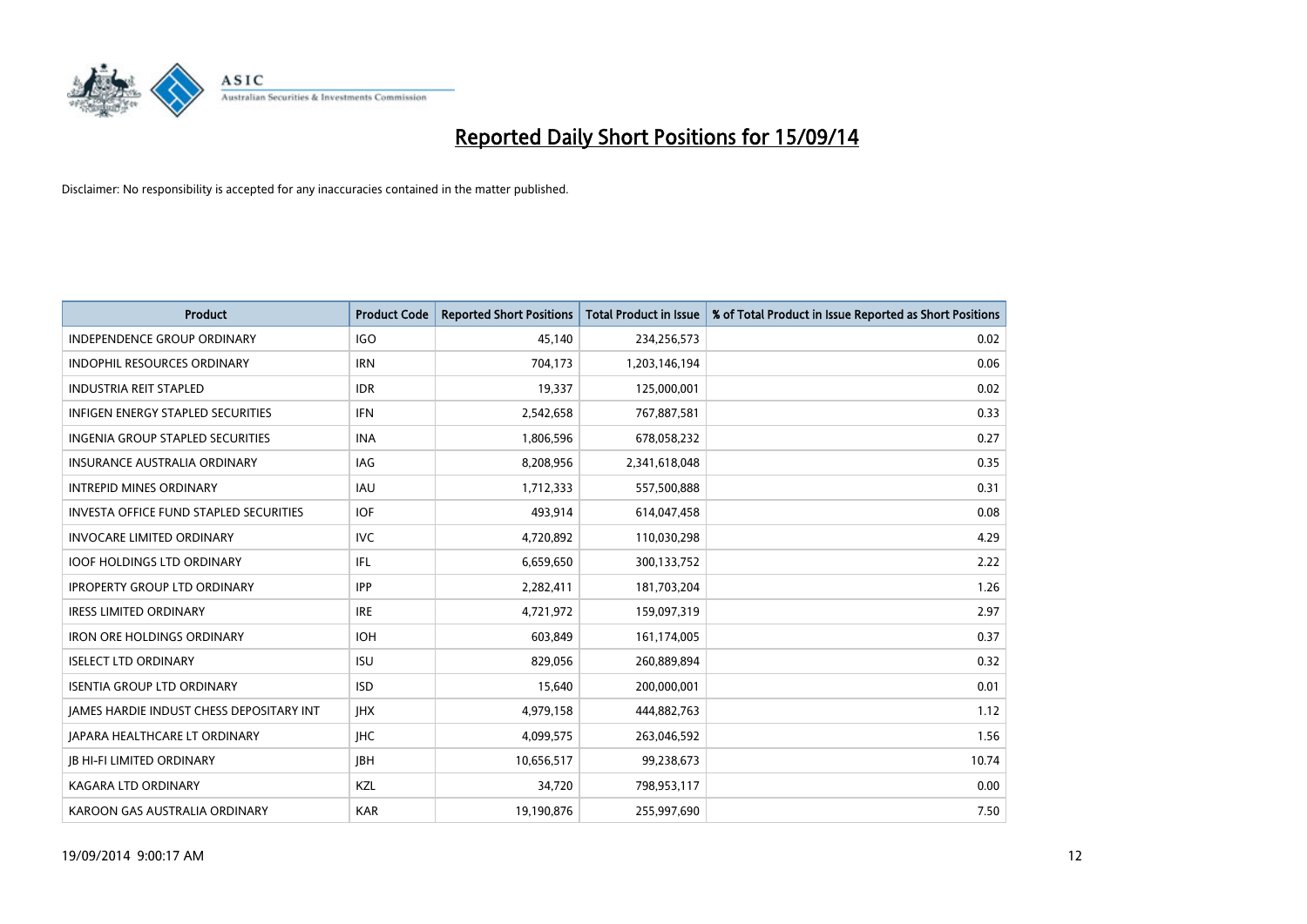

| <b>Product</b>                        | <b>Product Code</b> | <b>Reported Short Positions</b> | <b>Total Product in Issue</b> | % of Total Product in Issue Reported as Short Positions |
|---------------------------------------|---------------------|---------------------------------|-------------------------------|---------------------------------------------------------|
| KATHMANDU HOLD LTD ORDINARY           | <b>KMD</b>          | 1,767,150                       | 201,192,124                   | 0.88                                                    |
| <b>KBL MINING LIMITED ORDINARY</b>    | KBL                 | 1,820                           | 393,535,629                   | 0.00                                                    |
| KINGSGATE CONSOLID. ORDINARY          | <b>KCN</b>          | 12,848,456                      | 223,584,937                   | 5.75                                                    |
| KINGSROSE MINING LTD ORDINARY         | <b>KRM</b>          | 434,225                         | 358,611,493                   | 0.12                                                    |
| <b>KOGI IRON LTD ORDINARY</b>         | <b>KFE</b>          | 1,651,098                       | 376,669,836                   | 0.44                                                    |
| LEIGHTON HOLDINGS ORDINARY            | LEI                 | 6,221,599                       | 338,503,563                   | 1.84                                                    |
| LEND LEASE GROUP UNIT/ORD STAPLED     | LLC                 | 1,929,447                       | 577,475,833                   | 0.33                                                    |
| LIFESTYLE COMMUNIT, ORDINARY          | LIC                 | 4,000                           | 99,970,131                    | 0.00                                                    |
| LIQUEFIED NATURAL ORDINARY            | LNG                 | 9,632,152                       | 461,402,201                   | 2.09                                                    |
| LONESTAR RESO LTD ORDINARY            | LNR                 | 895,241                         | 752,187,211                   | 0.12                                                    |
| LUCAPA DIAMOND LTD ORDINARY           | <b>LOM</b>          | 27,580                          | 181,742,312                   | 0.02                                                    |
| LYNAS CORPORATION ORDINARY            | <b>LYC</b>          | 133,671,314                     | 2,333,801,566                 | 5.73                                                    |
| <b>M2 GRP LTD ORDINARY</b>            | <b>MTU</b>          | 6,247,032                       | 180,824,848                   | 3.45                                                    |
| <b>MACA LIMITED ORDINARY</b>          | <b>MLD</b>          | 1,090,972                       | 232,676,373                   | 0.47                                                    |
| <b>MACMAHON HOLDINGS ORDINARY</b>     | <b>MAH</b>          | 4,324,384                       | 1,261,699,966                 | 0.34                                                    |
| MACQ ATLAS ROADS GRP ORDINARY STAPLED | <b>MQA</b>          | 2,926,420                       | 511,538,852                   | 0.57                                                    |
| MACQUARIE GROUP LTD ORDINARY          | <b>MQG</b>          | 1,182,779                       | 321,202,994                   | 0.37                                                    |
| MAGELLAN FIN GRP LTD ORDINARY         | MFG                 | 4,000,306                       | 158,918,177                   | 2.52                                                    |
| <b>MATRIX C &amp; E LTD ORDINARY</b>  | <b>MCE</b>          | 2,656,133                       | 94,555,428                    | 2.81                                                    |
| <b>MAVERICK DRILLING ORDINARY</b>     | <b>MAD</b>          | 7,200,454                       | 534,321,602                   | 1.35                                                    |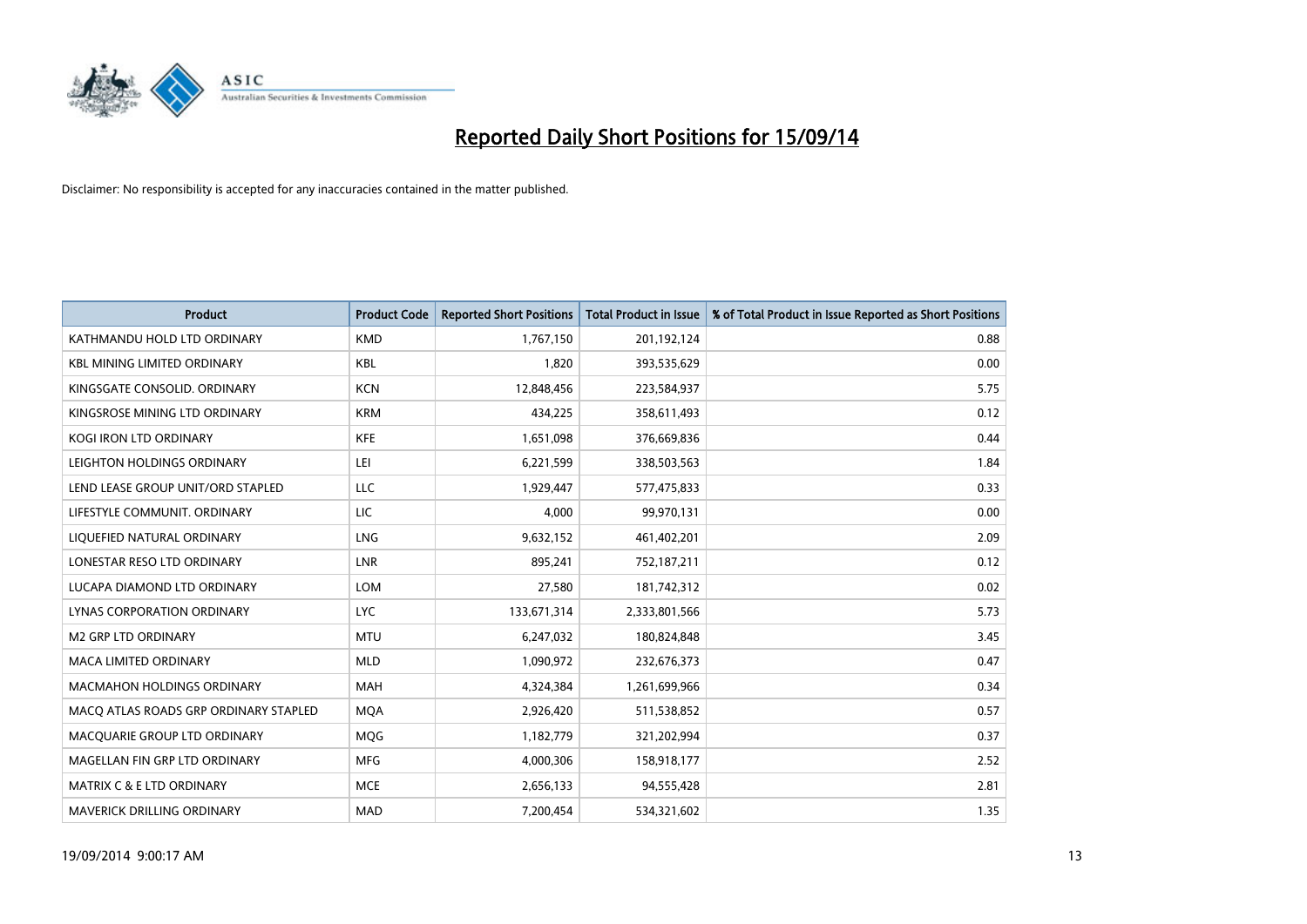

| <b>Product</b>                       | <b>Product Code</b> | <b>Reported Short Positions</b> | <b>Total Product in Issue</b> | % of Total Product in Issue Reported as Short Positions |
|--------------------------------------|---------------------|---------------------------------|-------------------------------|---------------------------------------------------------|
| <b>MAXITRANS INDUSTRIES ORDINARY</b> | <b>MXI</b>          | 45,505                          | 185,075,653                   | 0.02                                                    |
| MAYNE PHARMA LTD ORDINARY            | <b>MYX</b>          | 8,561,737                       | 587,634,335                   | 1.46                                                    |
| MCMILLAN SHAKESPEARE ORDINARY        | <b>MMS</b>          | 803.162                         | 77,515,525                    | 1.04                                                    |
| MCPHERSON'S LTD ORDINARY             | <b>MCP</b>          | 10,111                          | 95,434,645                    | 0.01                                                    |
| MEDUSA MINING LTD ORDINARY           | <b>MML</b>          | 7,763,233                       | 207,794,301                   | 3.74                                                    |
| MELBOURNE IT LIMITED ORDINARY        | <b>MLB</b>          | 88                              | 92,944,392                    | 0.00                                                    |
| MERIDIAN ENERGY INSTALMENT RECEIPTS  | <b>MEZCA</b>        | 200,000                         | 1,255,413,626                 | 0.02                                                    |
| <b>MERMAID MARINE ORDINARY</b>       | <b>MRM</b>          | 12,129,764                      | 366,766,098                   | 3.31                                                    |
| MESOBLAST LIMITED ORDINARY           | <b>MSB</b>          | 22,645,810                      | 321,640,094                   | 7.04                                                    |
| METALS X LIMITED ORDINARY            | <b>MLX</b>          | 393,669                         | 1,655,826,110                 | 0.02                                                    |
| METCASH LIMITED ORDINARY             | <b>MTS</b>          | 103,491,617                     | 903,309,574                   | 11.46                                                   |
| MIGHTY RIVER POWER ORDINARY          | <b>MYT</b>          | 3,756,804                       | 1,400,012,517                 | 0.27                                                    |
| MINCOR RESOURCES NL ORDINARY         | <b>MCR</b>          | 19,197                          | 188,208,274                   | 0.01                                                    |
| MINERAL DEPOSITS ORDINARY            | <b>MDL</b>          | 1,024,493                       | 103,676,341                   | 0.99                                                    |
| MINERAL RESOURCES, ORDINARY          | <b>MIN</b>          | 14,278,721                      | 186,556,246                   | 7.65                                                    |
| MINT WIRELESS ORDINARY               | <b>MNW</b>          | 1,516,574                       | 470,372,395                   | 0.32                                                    |
| MIRABELA NICKEL LTD ORDINARY         | <b>MBN</b>          | 10                              | 929,710,216                   | 0.00                                                    |
| MIRVAC GROUP STAPLED SECURITIES      | <b>MGR</b>          | 2,179,596                       | 3,697,197,370                 | 0.06                                                    |
| MOBILE EMBRACE LTD ORDINARY          | <b>MBE</b>          | 28,000                          | 376,510,098                   | 0.01                                                    |
| MOKO SOCIAL MEDIA ORDINARY           | <b>MKB</b>          | 8                               | 599,557,003                   | 0.00                                                    |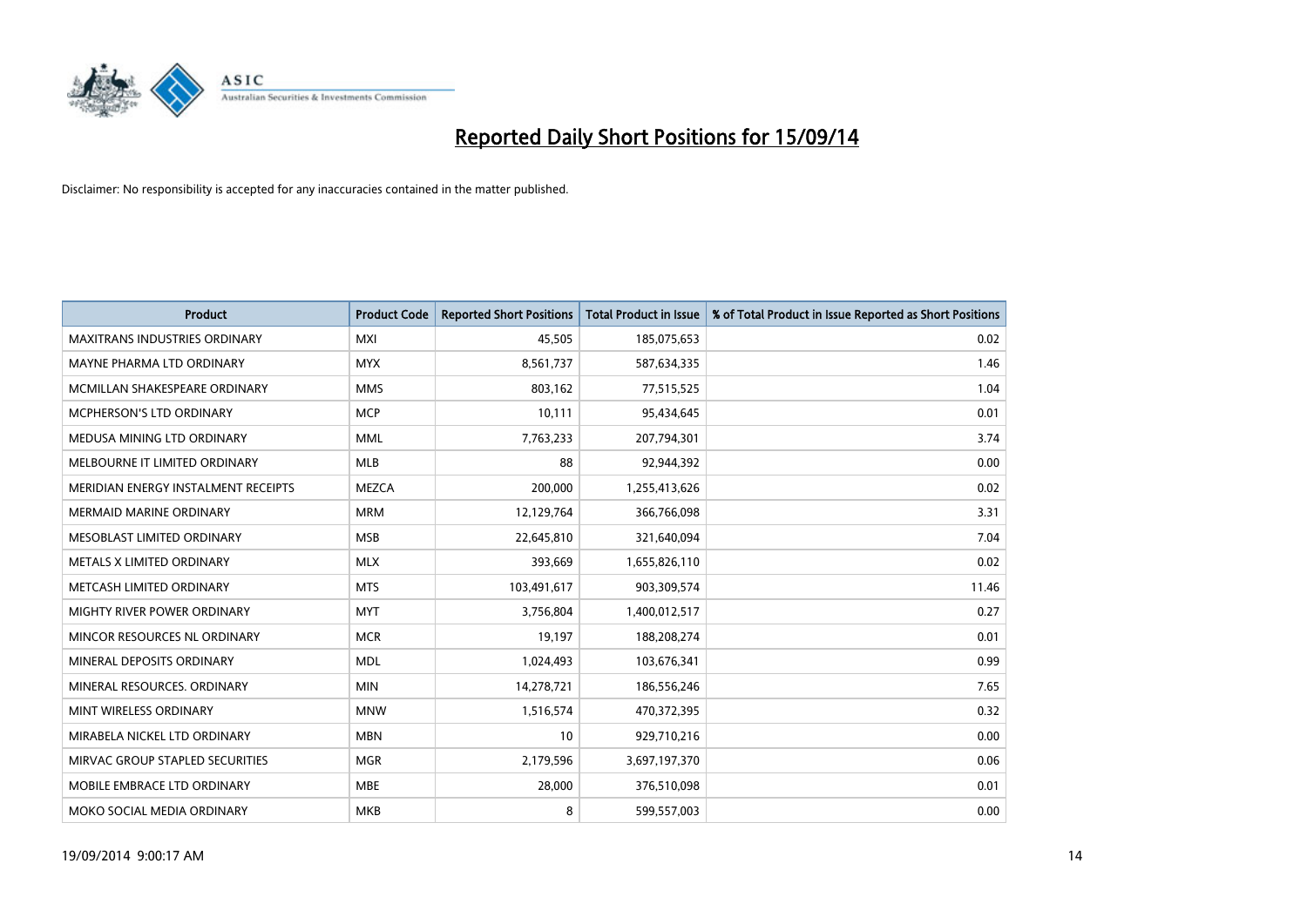

| <b>Product</b>                    | <b>Product Code</b> | <b>Reported Short Positions</b> | <b>Total Product in Issue</b> | % of Total Product in Issue Reported as Short Positions |
|-----------------------------------|---------------------|---------------------------------|-------------------------------|---------------------------------------------------------|
| MOLOPO ENERGY LTD ORDINARY        | <b>MPO</b>          | 11,118                          | 248,705,730                   | 0.00                                                    |
| MONADELPHOUS GROUP ORDINARY       | <b>MND</b>          | 7,630,014                       | 92,796,819                    | 8.22                                                    |
| MORTGAGE CHOICE LTD ORDINARY      | <b>MOC</b>          | 1,542                           | 123,879,296                   | 0.00                                                    |
| <b>MOUNT GIBSON IRON ORDINARY</b> | <b>MGX</b>          | 17,852,933                      | 1,090,805,085                 | 1.64                                                    |
| MULTIPLEX SITES SITES             | <b>MXUPA</b>        | 2,077                           | 4,500,000                     | 0.05                                                    |
| MYER HOLDINGS LTD ORDINARY        | <b>MYR</b>          | 90,485,400                      | 585,684,551                   | 15.45                                                   |
| <b>MYSTATE LIMITED ORDINARY</b>   | <b>MYS</b>          | 86                              | 87,283,417                    | 0.00                                                    |
| NANOSONICS LIMITED ORDINARY       | <b>NAN</b>          | 1,660,454                       | 264,332,826                   | 0.63                                                    |
| NATIONAL AUST. BANK ORDINARY      | <b>NAB</b>          | 7,934,284                       | 2,365,771,681                 | 0.34                                                    |
| NATIONAL STORAGE STAPLED          | <b>NSR</b>          | 706,383                         | 281,631,660                   | 0.25                                                    |
| NAVITAS LIMITED ORDINARY          | <b>NVT</b>          | 3,021,990                       | 375,712,581                   | 0.80                                                    |
| NEARMAP LTD ORDINARY              | <b>NEA</b>          | 897,826                         | 337,946,101                   | 0.27                                                    |
| NEON ENERGY LIMITED ORDINARY      | <b>NEN</b>          | 140,474                         | 553,037,848                   | 0.03                                                    |
| NEUREN PHARMACEUT, ORDINARY       | <b>NEU</b>          | 1,962                           | 1,567,544,272                 | 0.00                                                    |
| NEW HOPE CORPORATION ORDINARY     | <b>NHC</b>          | 1,815,975                       | 830,999,449                   | 0.22                                                    |
| NEWCREST MINING ORDINARY          | <b>NCM</b>          | 10,285,624                      | 766,510,971                   | 1.34                                                    |
| NEWS CORP A NON-VOTING CDI        | <b>NWSLV</b>        | 418,778                         | 2,976,217                     | 14.07                                                   |
| NEWS CORP B VOTING CDI            | <b>NWS</b>          | 2,188,900                       | 22,645,126                    | 9.67                                                    |
| NEWSAT LIMITED ORDINARY           | <b>NWT</b>          | 7,445,662                       | 613,199,841                   | 1.21                                                    |
| NEXTDC LIMITED ORDINARY           | <b>NXT</b>          | 19,313,621                      | 193,154,486                   | 10.00                                                   |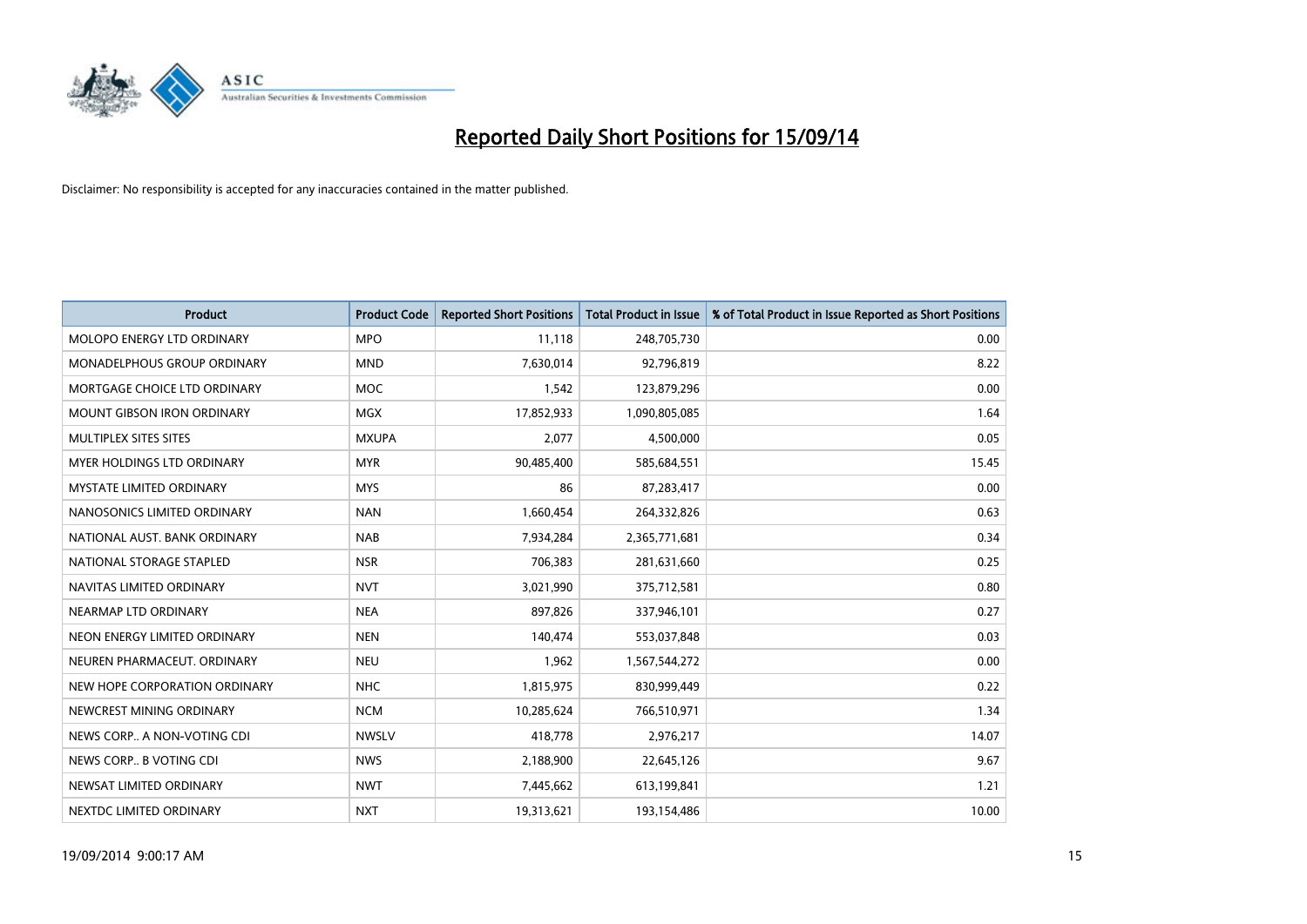

| <b>Product</b>                        | <b>Product Code</b> | <b>Reported Short Positions</b> | <b>Total Product in Issue</b> | % of Total Product in Issue Reported as Short Positions |
|---------------------------------------|---------------------|---------------------------------|-------------------------------|---------------------------------------------------------|
| NEXUS ENERGY LIMITED ORDINARY         | <b>NXS</b>          | 83,983                          | 1,330,219,459                 | 0.01                                                    |
| NIB HOLDINGS LIMITED ORDINARY         | <b>NHF</b>          | 2,015,822                       | 439,004,182                   | 0.46                                                    |
| NIDO PETROLEUM ORDINARY               | <b>NDO</b>          | 42,480                          | 2,188,266,468                 | 0.00                                                    |
| NINE ENTERTAINMENT ORDINARY           | <b>NEC</b>          | 11,024,827                      | 940,295,023                   | 1.17                                                    |
| NOBLE MINERAL RES ORDINARY            | <b>NMG</b>          | 2,365,726                       | 666,397,952                   | 0.36                                                    |
| NORTHERN IRON LTD ORDINARY            | <b>NFE</b>          | 11,392                          | 484,405,314                   | 0.00                                                    |
| NORTHERN STAR ORDINARY                | <b>NST</b>          | 10,201,643                      | 587,429,659                   | 1.74                                                    |
| NRW HOLDINGS LIMITED ORDINARY         | <b>NWH</b>          | 13,216,493                      | 278,888,011                   | 4.74                                                    |
| NUFARM LIMITED ORDINARY               | <b>NUF</b>          | 17,337,859                      | 264,021,627                   | 6.57                                                    |
| NUPLEX INDUSTRIES ORDINARY            | <b>NPX</b>          | 1,000                           | 198,125,827                   | 0.00                                                    |
| OCEANAGOLD CORP. CHESS DEPOSITARY INT | <b>OGC</b>          | 1,468,635                       | 301,420,186                   | 0.49                                                    |
| OIL SEARCH LTD ORDINARY               | OSH                 | 2,321,334                       | 1,519,022,225                 | 0.15                                                    |
| OM HOLDINGS LIMITED ORDINARY          | OMH                 | 641,518                         | 733,423,337                   | 0.09                                                    |
| OMI HOLDINGS LIMITED ORDINARY         | OMI                 | 100,561                         | 3,750,000                     | 2.68                                                    |
| ORICA LIMITED ORDINARY                | ORI                 | 14,766,506                      | 372,743,291                   | 3.96                                                    |
| ORIGIN ENERGY ORDINARY                | <b>ORG</b>          | 8,527,765                       | 1,103,646,907                 | 0.77                                                    |
| OROCOBRE LIMITED ORDINARY             | <b>ORE</b>          | 2,141,604                       | 132,041,911                   | 1.62                                                    |
| ORORA LIMITED ORDINARY                | <b>ORA</b>          | 2,018,608                       | 1,206,684,923                 | 0.17                                                    |
| OROTONGROUP LIMITED ORDINARY          | ORL                 | 397,190                         | 40,880,902                    | 0.97                                                    |
| OZ MINERALS ORDINARY                  | OZL                 | 15,611,082                      | 303,470,022                   | 5.14                                                    |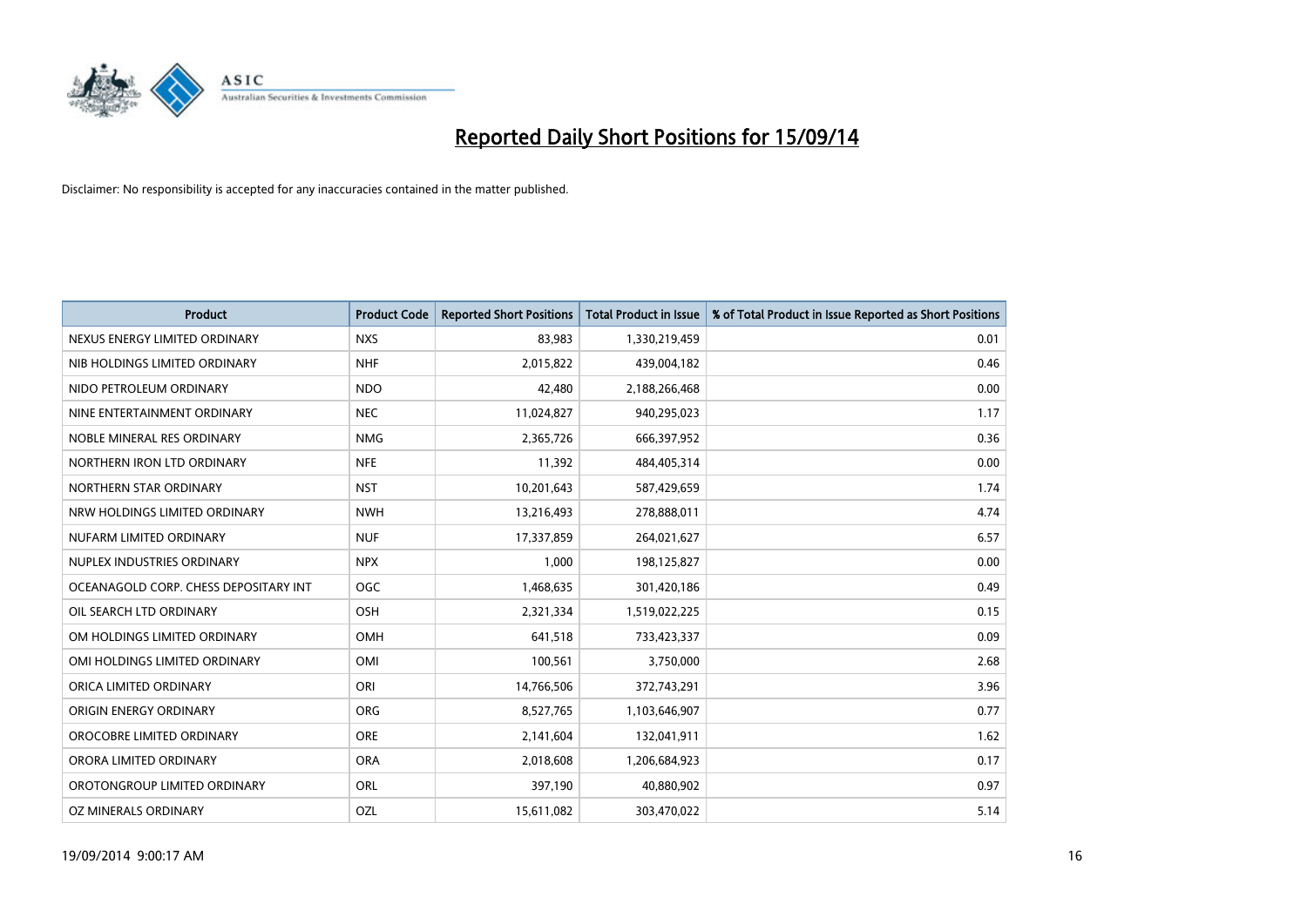

| <b>Product</b>                | <b>Product Code</b> | <b>Reported Short Positions</b> | <b>Total Product in Issue</b> | % of Total Product in Issue Reported as Short Positions |
|-------------------------------|---------------------|---------------------------------|-------------------------------|---------------------------------------------------------|
| OZFOREX GROUP LTD ORDINARY    | <b>OFX</b>          | 11,261,856                      | 240,000,000                   | 4.69                                                    |
| PACIFIC BRANDS ORDINARY       | <b>PBG</b>          | 40,752,443                      | 917,226,291                   | 4.44                                                    |
| PACT GROUP HLDGS LTD ORDINARY | <b>PGH</b>          | 2,148,690                       | 294,097,961                   | 0.73                                                    |
| PALADIN ENERGY LTD ORDINARY   | <b>PDN</b>          | 100,494,994                     | 964,894,574                   | 10.42                                                   |
| PANAUST LIMITED ORDINARY      | <b>PNA</b>          | 110,001                         | 635,580,654                   | 0.02                                                    |
| PANORAMA SYNERGY LTD ORDINARY | <b>PSY</b>          | 142,291                         | 473,838,798                   | 0.03                                                    |
| PANORAMIC RESOURCES ORDINARY  | PAN                 | 43,152                          | 322,275,824                   | 0.01                                                    |
| PANTERRA GOLD LTD ORDINARY    | PGI                 | $\mathbf{1}$                    | 822,241,166                   | 0.00                                                    |
| PAPERLINX LIMITED ORDINARY    | <b>PPX</b>          | 44,675                          | 665, 181, 261                 | 0.01                                                    |
| PAPILLON RES LTD ORDINARY     | PIR                 | 3,986,998                       | 352,044,210                   | 1.13                                                    |
| PATTIES FOODS LTD ORDINARY    | <b>PFL</b>          | 9,001                           | 139,144,338                   | 0.01                                                    |
| PEET LIMITED ORDINARY         | <b>PPC</b>          | 52,756                          | 433,389,348                   | 0.01                                                    |
| PERPETUAL LIMITED ORDINARY    | PPT                 | 1,005,676                       | 46,574,426                    | 2.16                                                    |
| PERSEUS MINING LTD ORDINARY   | PRU                 | 16,218,252                      | 526,656,401                   | 3.08                                                    |
| PHARMAXIS LTD ORDINARY        | <b>PXS</b>          | 51,630                          | 309,522,849                   | 0.02                                                    |
| PHOSPHAGENICS LTD. ORDINARY   | <b>POH</b>          | 43,750                          | 1,261,965,957                 | 0.00                                                    |
| PLATINUM ASSET ORDINARY       | <b>PTM</b>          | 1,537,869                       | 580,336,142                   | 0.26                                                    |
| PLATINUM AUSTRALIA ORDINARY   | PLA                 | 836,027                         | 504,968,043                   | 0.17                                                    |
| PLATINUM CAPITAL LTD ORDINARY | <b>PMC</b>          | 6,123                           | 232,157,014                   | 0.00                                                    |
| PMP LIMITED ORDINARY          | <b>PMP</b>          | 27,581                          | 323,781,124                   | 0.01                                                    |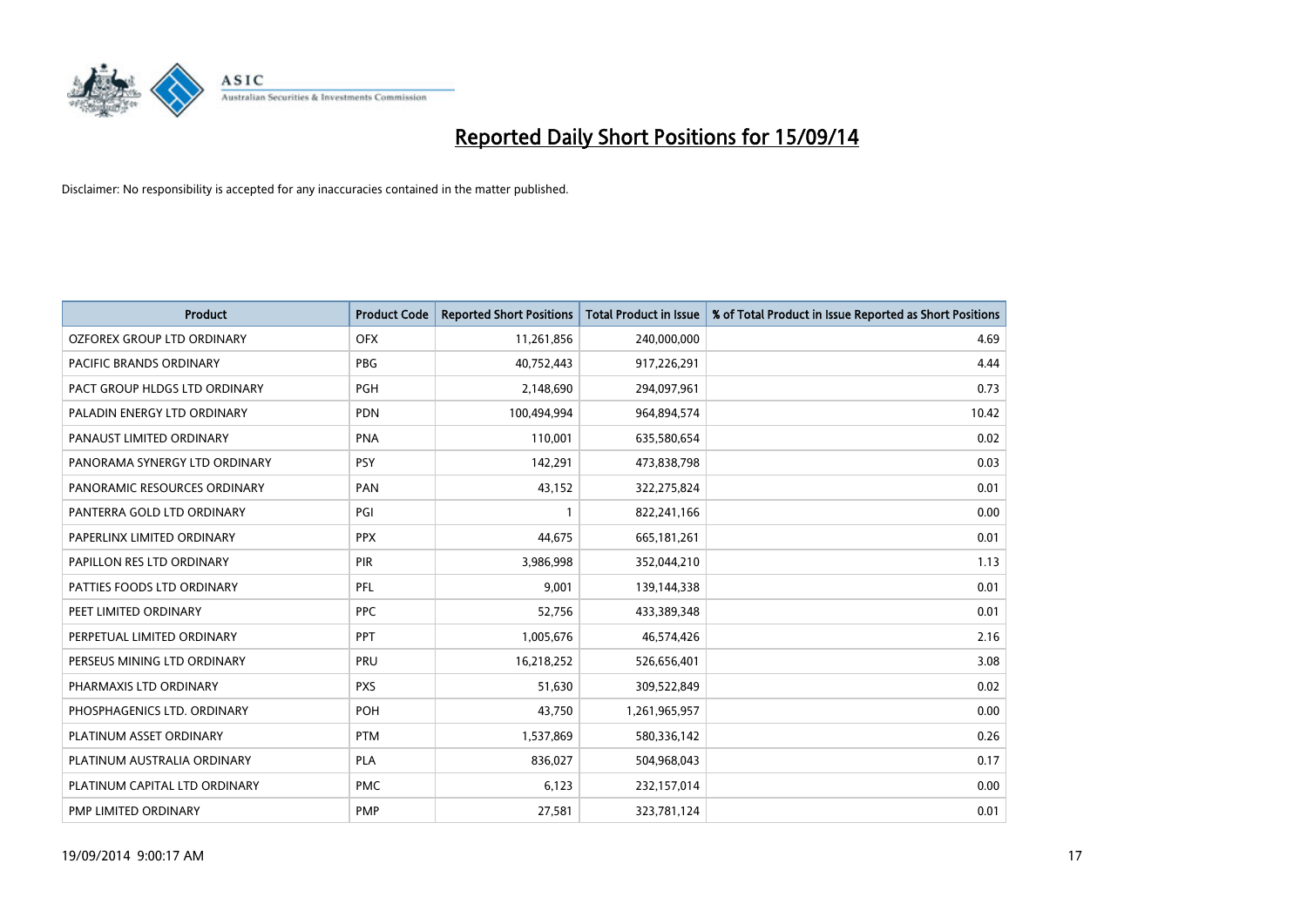

| <b>Product</b>                    | <b>Product Code</b> | <b>Reported Short Positions</b> | <b>Total Product in Issue</b> | % of Total Product in Issue Reported as Short Positions |
|-----------------------------------|---------------------|---------------------------------|-------------------------------|---------------------------------------------------------|
| POSEIDON NICK LTD ORDINARY        | <b>POS</b>          | 2,350,445                       | 513,904,288                   | 0.46                                                    |
| PRANA BIOTECHNOLOGY ORDINARY      | <b>PBT</b>          | 2,777,502                       | 488,936,960                   | 0.57                                                    |
| PREMIER INVESTMENTS ORDINARY      | <b>PMV</b>          | 477,937                         | 155,714,874                   | 0.31                                                    |
| PRIMA BIOMED LTD ORDINARY         | <b>PRR</b>          | 132,361                         | 1,228,709,341                 | 0.01                                                    |
| PRIMARY HEALTH CARE ORDINARY      | <b>PRY</b>          | 18,754,841                      | 505,659,944                   | 3.71                                                    |
| PRIME MEDIA GRP LTD ORDINARY      | PRT                 | 1,176,629                       | 366,330,303                   | 0.32                                                    |
| PROGRAMMED ORDINARY               | <b>PRG</b>          | 203,085                         | 118,644,974                   | 0.17                                                    |
| <b>QANTAS AIRWAYS ORDINARY</b>    | QAN                 | 38,314,187                      | 2,196,330,250                 | 1.74                                                    |
| OBE INSURANCE GROUP ORDINARY      | OBE                 | 27,035,281                      | 1,341,959,131                 | 2.01                                                    |
| <b>QUBE HOLDINGS LTD ORDINARY</b> | <b>QUB</b>          | 6,699,275                       | 1,051,172,929                 | 0.64                                                    |
| RAMELIUS RESOURCES ORDINARY       | <b>RMS</b>          | 200                             | 468,785,286                   | 0.00                                                    |
| RAMSAY HEALTH CARE ORDINARY       | <b>RHC</b>          | 1,474,338                       | 202,081,252                   | 0.73                                                    |
| RCG CORPORATION LTD ORDINARY      | <b>RCG</b>          | $\mathbf{1}$                    | 263,808,625                   | 0.00                                                    |
| <b>RCR TOMLINSON ORDINARY</b>     | <b>RCR</b>          | 764,768                         | 139,000,806                   | 0.55                                                    |
| <b>REA GROUP ORDINARY</b>         | <b>REA</b>          | 1,556,308                       | 131,714,699                   | 1.18                                                    |
| RECALL HOLDINGS LTD ORDINARY      | <b>REC</b>          | 9,977,301                       | 312,903,583                   | 3.19                                                    |
| RECKON LIMITED ORDINARY           | <b>RKN</b>          | 1,359,609                       | 112,084,762                   | 1.21                                                    |
| RED 5 LIMITED ORDINARY            | <b>RED</b>          | 174,740                         | 759,451,008                   | 0.02                                                    |
| <b>RED FORK ENERGY ORDINARY</b>   | <b>RFE</b>          | 2,164,464                       | 501,051,719                   | 0.43                                                    |
| REDBANK ENERGY LTD ORDINARY       | <b>AEJ</b>          | 13                              | 786,287                       | 0.00                                                    |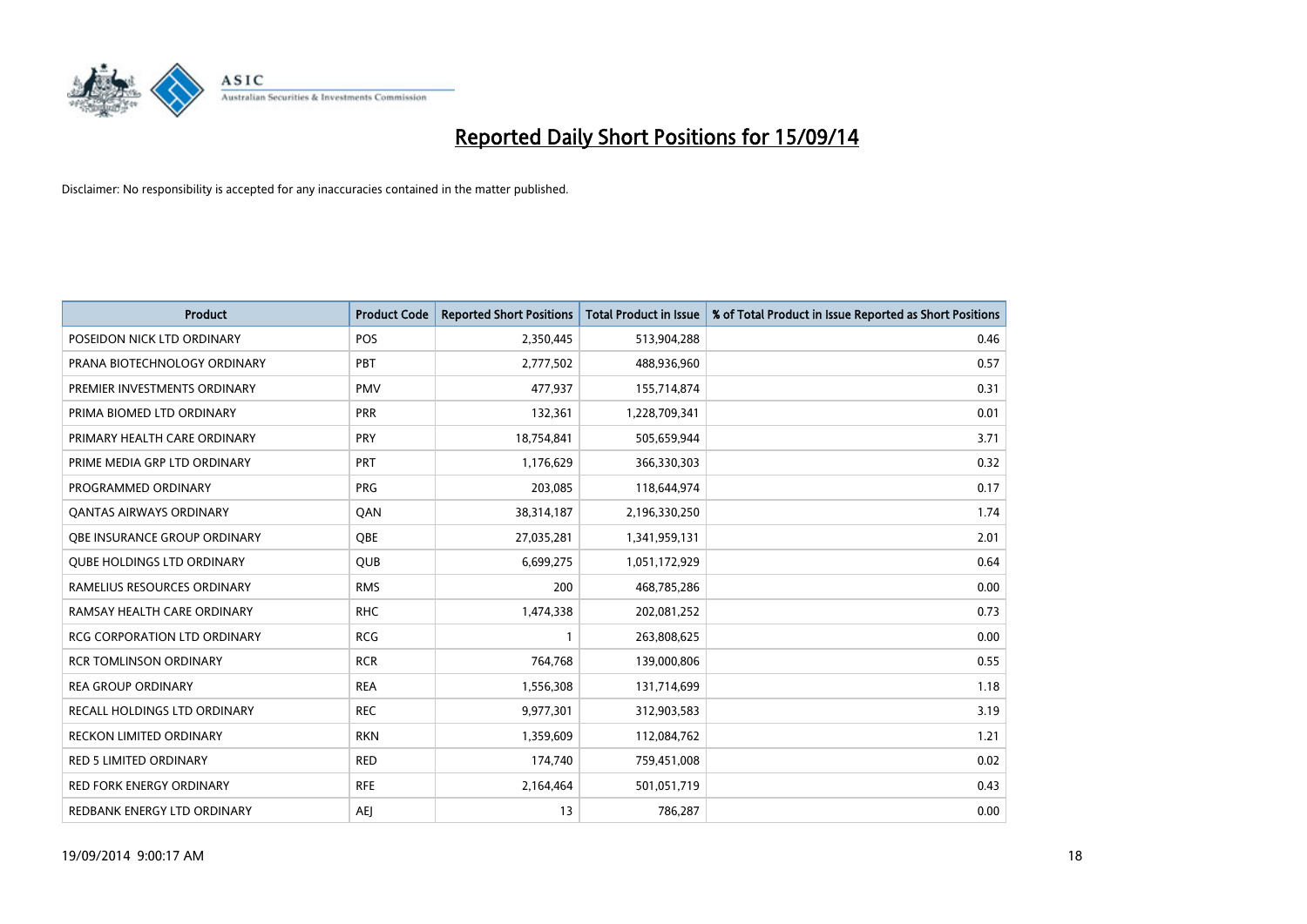

| <b>Product</b>                     | <b>Product Code</b> | <b>Reported Short Positions</b> | <b>Total Product in Issue</b> | % of Total Product in Issue Reported as Short Positions |
|------------------------------------|---------------------|---------------------------------|-------------------------------|---------------------------------------------------------|
| <b>REED RESOURCES LTD ORDINARY</b> | <b>RDR</b>          | 2,000                           | 499,453,895                   | 0.00                                                    |
| <b>REGIS RESOURCES ORDINARY</b>    | <b>RRL</b>          | 44,700,222                      | 499,756,595                   | 8.94                                                    |
| RENAISSANCE MINERALS ORDINARY      | <b>RNS</b>          | 551,360                         | 351,622,223                   | 0.16                                                    |
| RESMED INC CDI 10:1                | <b>RMD</b>          | 41,658,379                      | 1,403,045,440                 | 2.97                                                    |
| <b>RESOLUTE MINING ORDINARY</b>    | <b>RSG</b>          | 5,305,278                       | 641,189,223                   | 0.83                                                    |
| RESOURCE GENERATION ORDINARY       | <b>RES</b>          | 1,220                           | 581,380,338                   | 0.00                                                    |
| RETAIL FOOD GROUP ORDINARY         | <b>RFG</b>          | 6,328,778                       | 144,878,508                   | 4.37                                                    |
| REX MINERALS LIMITED ORDINARY      | <b>RXM</b>          | 886,596                         | 220,519,784                   | 0.40                                                    |
| <b>RIDLEY CORPORATION ORDINARY</b> | <b>RIC</b>          | 1,113                           | 307,817,071                   | 0.00                                                    |
| RIO TINTO LIMITED ORDINARY         | <b>RIO</b>          | 4,262,503                       | 435,758,720                   | 0.98                                                    |
| ROC OIL COMPANY ORDINARY           | <b>ROC</b>          | 461,424                         | 687,618,400                   | 0.07                                                    |
| ROYAL WOLF HOLDINGS ORDINARY       | <b>RWH</b>          | 209,378                         | 100,387,052                   | 0.21                                                    |
| RUBIK FINANCIAL LTD. ORDINARY      | RFL                 | 43,054                          | 340,999,914                   | 0.01                                                    |
| <b>RURALCO HOLDINGS ORDINARY</b>   | <b>RHL</b>          | 3,658                           | 77,291,069                    | 0.00                                                    |
| SAI GLOBAL LIMITED ORDINARY        | SAI                 | 281,149                         | 211,084,918                   | 0.13                                                    |
| SALMAT LIMITED ORDINARY            | <b>SLM</b>          | 99,700                          | 159,812,799                   | 0.06                                                    |
| SAMSON OIL & GAS LTD ORDINARY      | SSN                 | 18,416,960                      | 2,837,780,958                 | 0.65                                                    |
| SANDFIRE RESOURCES ORDINARY        | <b>SFR</b>          | 2,377,399                       | 155,640,968                   | 1.53                                                    |
| SANTOS LTD ORDINARY                | <b>STO</b>          | 4,909,190                       | 976,752,439                   | 0.50                                                    |
| SARACEN MINERAL ORDINARY           | SAR                 | 2,243,450                       | 792,784,738                   | 0.28                                                    |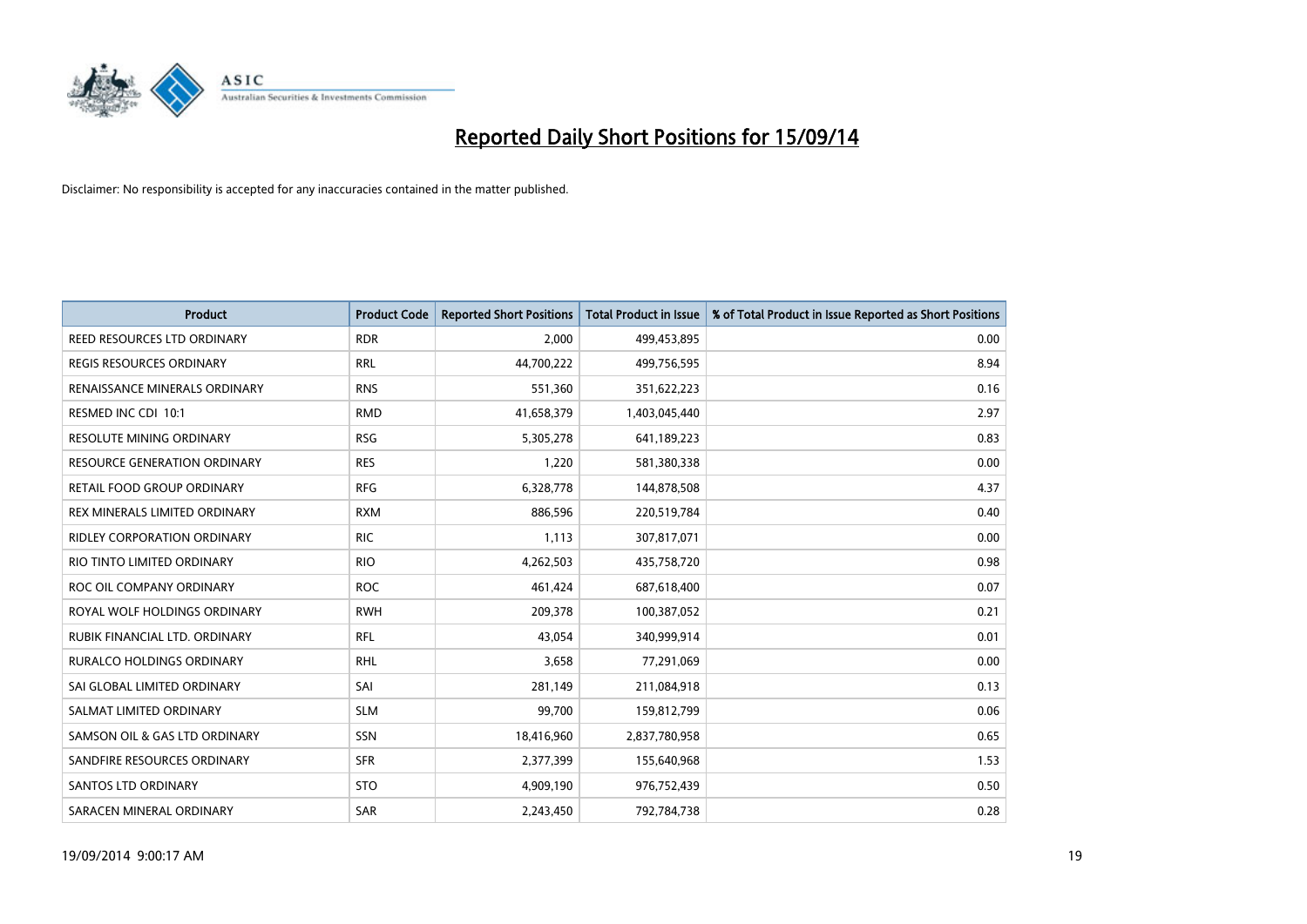

| <b>Product</b>                           | <b>Product Code</b> | <b>Reported Short Positions</b> | <b>Total Product in Issue</b> | % of Total Product in Issue Reported as Short Positions |
|------------------------------------------|---------------------|---------------------------------|-------------------------------|---------------------------------------------------------|
| SCA PROPERTY GROUP STAPLED SECURITIES    | <b>SCP</b>          | 23,108,531                      | 648,628,320                   | 3.56                                                    |
| <b>SCENTRE GRP STAPLED</b>               | <b>SCG</b>          | 15,760,314                      | 5,324,296,678                 | 0.30                                                    |
| SEDGMAN LIMITED ORDINARY                 | <b>SDM</b>          | 1,582,371                       | 227,059,277                   | 0.70                                                    |
| SEEK LIMITED ORDINARY                    | <b>SEK</b>          | 10,400,725                      | 341,629,095                   | 3.04                                                    |
| SELECT HARVESTS ORDINARY                 | <b>SHV</b>          | 978,716                         | 66,699,341                    | 1.47                                                    |
| SENEX ENERGY LIMITED ORDINARY            | SXY                 | 25,841,927                      | 1,149,657,377                 | 2.25                                                    |
| SERVICE STREAM ORDINARY                  | <b>SSM</b>          | 30                              | 386,389,873                   | 0.00                                                    |
| SEVEN GROUP HOLDINGS ORDINARY            | <b>SVW</b>          | 596,658                         | 302,691,886                   | 0.20                                                    |
| SEVEN WEST MEDIA LTD ORDINARY            | <b>SWM</b>          | 9,384,363                       | 999,160,872                   | 0.94                                                    |
| SIGMA PHARMACEUTICAL ORDINARY            | <b>SIP</b>          | 14,512,756                      | 1,108,086,575                 | 1.31                                                    |
| SILEX SYSTEMS ORDINARY                   | <b>SLX</b>          | 7,600,815                       | 170,467,339                   | 4.46                                                    |
| SILVER CHEF LIMITED ORDINARY             | SIV                 | 68,388                          | 29,474,372                    | 0.23                                                    |
| SILVER LAKE RESOURCE ORDINARY            | <b>SLR</b>          | 20,347,264                      | 503,233,971                   | 4.04                                                    |
| SIMS METAL MGMT LTD ORDINARY             | SGM                 | 12,678,511                      | 204,615,641                   | 6.20                                                    |
| SINGAPORE TELECOMM. CHESS DEPOSITARY INT | SGT                 | 3,099,502                       | 115,176,393                   | 2.69                                                    |
| SINO GAS ENERGY ORDINARY                 | SEH                 | 9,314,296                       | 1,541,422,358                 | 0.60                                                    |
| SIRIUS RESOURCES NL ORDINARY             | <b>SIR</b>          | 9,508,364                       | 340,888,269                   | 2.79                                                    |
| SIRTEX MEDICAL ORDINARY                  | <b>SRX</b>          | 151,900                         | 56,494,365                    | 0.27                                                    |
| SKILLED GROUP LTD ORDINARY               | <b>SKE</b>          | 5,494,787                       | 235,415,953                   | 2.33                                                    |
| <b>SKY NETWORK ORDINARY</b>              | <b>SKT</b>          | 3,297,993                       | 389,139,785                   | 0.85                                                    |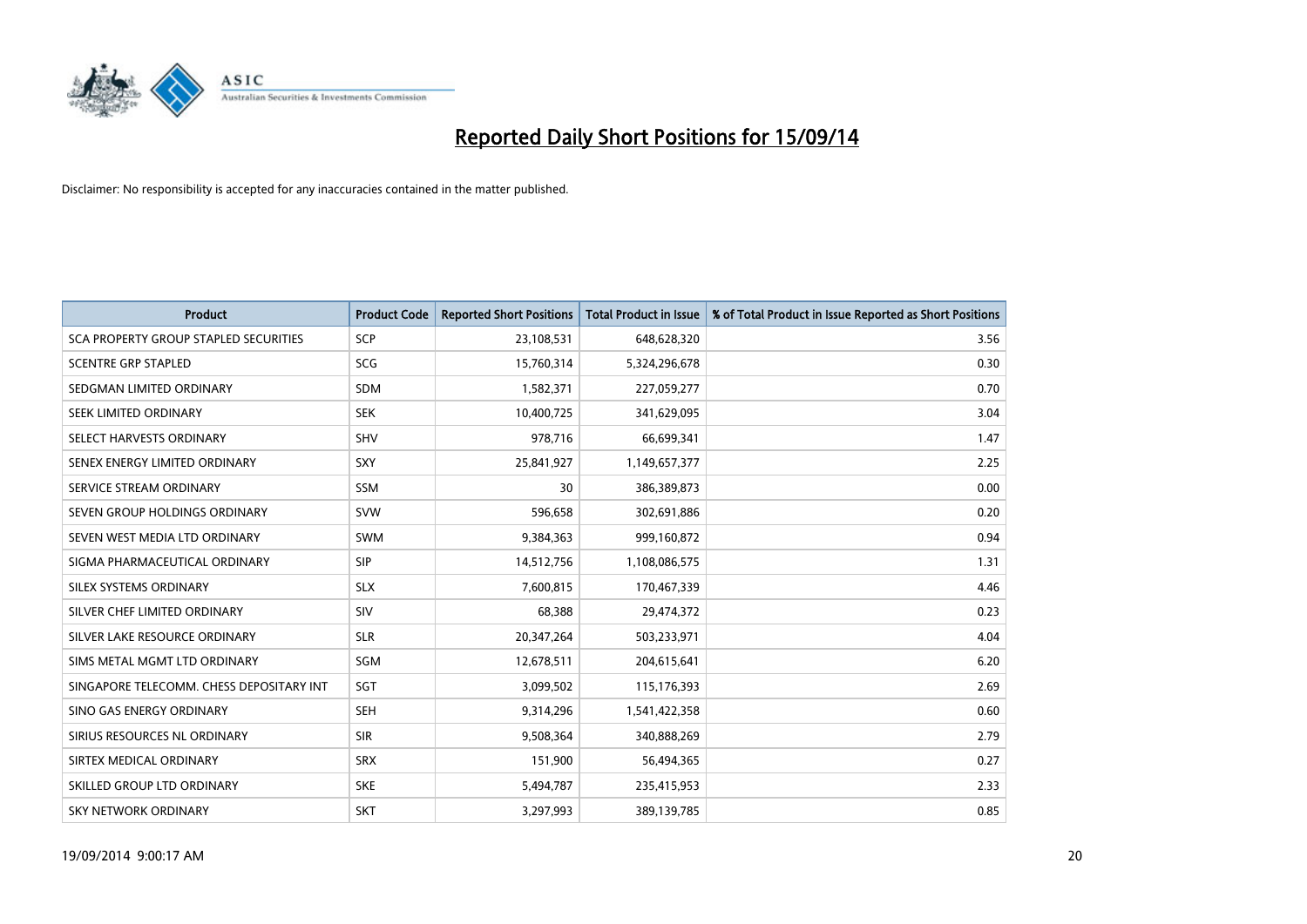

| <b>Product</b>                           | <b>Product Code</b> | <b>Reported Short Positions</b> | <b>Total Product in Issue</b> | % of Total Product in Issue Reported as Short Positions |
|------------------------------------------|---------------------|---------------------------------|-------------------------------|---------------------------------------------------------|
| SKYCITY ENT GRP LTD ORDINARY             | <b>SKC</b>          | 7,212,785                       | 582,088,094                   | 1.24                                                    |
| <b>SLATER &amp; GORDON ORDINARY</b>      | SGH                 | 130,963                         | 204,338,625                   | 0.06                                                    |
| SMARTGRP CORPORATION ORDINARY            | <b>SIQ</b>          | 324,979                         | 101,461,150                   | 0.32                                                    |
| SMS MANAGEMENT, ORDINARY                 | <b>SMX</b>          | 1,765,668                       | 69,394,537                    | 2.54                                                    |
| SONIC HEALTHCARE ORDINARY                | SHL                 | 10,793,224                      | 401,121,556                   | 2.69                                                    |
| SOUL PATTINSON (W.H) ORDINARY            | SOL                 | 19,228                          | 239,395,320                   | 0.01                                                    |
| SP AUSNET STAPLED SECURITIES             | <b>SPN</b>          | 662,101                         | 3,425,244,162                 | 0.02                                                    |
| SPARK INFRASTRUCTURE STAPLED US PROHIBT. | SKI                 | 17,110,412                      | 1,466,360,128                 | 1.17                                                    |
| SPARK NEW ZEALAND ORDINARY               | <b>SPK</b>          | 11,760,373                      | 1,828,530,844                 | 0.64                                                    |
| SPDR 200 FUND ETF UNITS                  | <b>STW</b>          | 23,645                          | 46,146,865                    | 0.05                                                    |
| SPECIALTY FASHION ORDINARY               | <b>SFH</b>          | 95,231                          | 192,236,121                   | 0.05                                                    |
| SPOTLESS GRP HLD LTD ORDINARY            | <b>SPO</b>          | 21,273,733                      | 1,098,290,178                 | 1.94                                                    |
| ST BARBARA LIMITED ORDINARY              | <b>SBM</b>          | 16,332,101                      | 488,074,077                   | 3.35                                                    |
| STARPHARMA HOLDINGS ORDINARY             | SPL                 | 14,524,872                      | 285,109,680                   | 5.09                                                    |
| STEADFAST GROUP LTD ORDINARY             | <b>SDF</b>          | 5,796,894                       | 501,638,307                   | 1.16                                                    |
| STH CRS ELECT ENGNR ORDINARY             | <b>SXE</b>          | 12,969                          | 161,523,130                   | 0.01                                                    |
| STHN CROSS MEDIA ORDINARY                | SXL                 | 36,690,786                      | 705,246,986                   | 5.20                                                    |
| STOCKLAND UNITS/ORD STAPLED              | SGP                 | 5,721,718                       | 2,348,746,744                 | 0.24                                                    |
| STRAITS RES LTD. ORDINARY                | SRO                 | 28,747                          | 1,217,730,293                 | 0.00                                                    |
| STRIKE ENERGY LTD ORDINARY               | <b>STX</b>          | 4,000                           | 833,330,946                   | 0.00                                                    |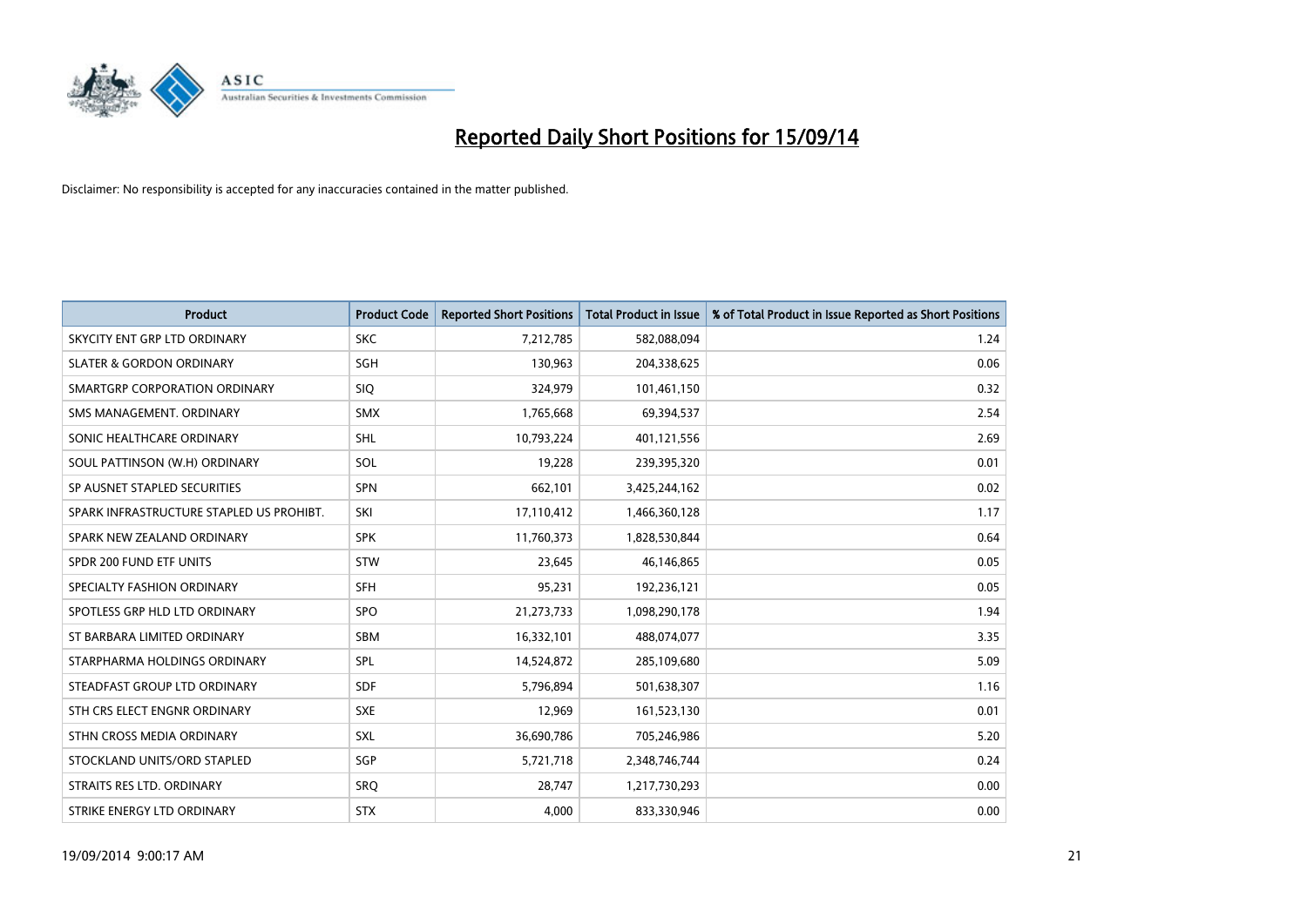

| <b>Product</b>                     | <b>Product Code</b> | <b>Reported Short Positions</b> | <b>Total Product in Issue</b> | % of Total Product in Issue Reported as Short Positions |
|------------------------------------|---------------------|---------------------------------|-------------------------------|---------------------------------------------------------|
| <b>STW COMMUNICATIONS ORDINARY</b> | SGN                 | 2,155,966                       | 403,828,512                   | 0.53                                                    |
| SUNCORP GROUP LTD ORDINARY         | <b>SUN</b>          | 9,209,054                       | 1,286,600,980                 | 0.72                                                    |
| SUNDANCE ENERGY ORDINARY           | <b>SEA</b>          | 2,786,861                       | 548,574,663                   | 0.51                                                    |
| SUNDANCE RESOURCES ORDINARY        | <b>SDL</b>          | 76,214,475                      | 3,082,028,456                 | 2.47                                                    |
| SUNLAND GROUP LTD ORDINARY         | <b>SDG</b>          | 56,562                          | 181,710,087                   | 0.03                                                    |
| SUPER RET REP LTD ORDINARY         | <b>SUL</b>          | 5,463,828                       | 196,897,430                   | 2.77                                                    |
| SYD AIRPORT STAPLED US PROHIBIT.   | <b>SYD</b>          | 22,439,768                      | 2,216,216,041                 | 1.01                                                    |
| SYRAH RESOURCES ORDINARY           | <b>SYR</b>          | 4,257,498                       | 163,485,076                   | 2.60                                                    |
| TABCORP HOLDINGS LTD ORDINARY      | <b>TAH</b>          | 19,119,410                      | 762,954,019                   | 2.51                                                    |
| TAP OIL LIMITED ORDINARY           | <b>TAP</b>          | 12,435                          | 243,186,639                   | 0.01                                                    |
| TASSAL GROUP LIMITED ORDINARY      | <b>TGR</b>          | 131,544                         | 146,897,115                   | 0.09                                                    |
| <b>TATTS GROUP LTD ORDINARY</b>    | <b>TTS</b>          | 24,429,407                      | 1,434,790,447                 | 1.70                                                    |
| TECHNOLOGY ONE ORDINARY            | <b>TNE</b>          | 41,570                          | 308,796,455                   | 0.01                                                    |
| TELSTRA CORPORATION, ORDINARY      | <b>TLS</b>          | 36,550,973                      | 12,443,074,357                | 0.29                                                    |
| TEN NETWORK HOLDINGS ORDINARY      | <b>TEN</b>          | 138,378,525                     | 2,630,984,596                 | 5.26                                                    |
| TERANGA GOLD CORP CDI 1:1          | <b>TGZ</b>          | 1,374                           | 78,813,145                    | 0.00                                                    |
| TFS CORPORATION LTD ORDINARY       | <b>TFC</b>          | 2,169,248                       | 324,157,408                   | 0.67                                                    |
| THE REJECT SHOP ORDINARY           | <b>TRS</b>          | 2,693,806                       | 28,844,648                    | 9.34                                                    |
| THORN GROUP LIMITED ORDINARY       | <b>TGA</b>          | 1,536                           | 150,634,985                   | 0.00                                                    |
| TIGER RESOURCES ORDINARY           | <b>TGS</b>          | 9,466,621                       | 1,050,898,719                 | 0.90                                                    |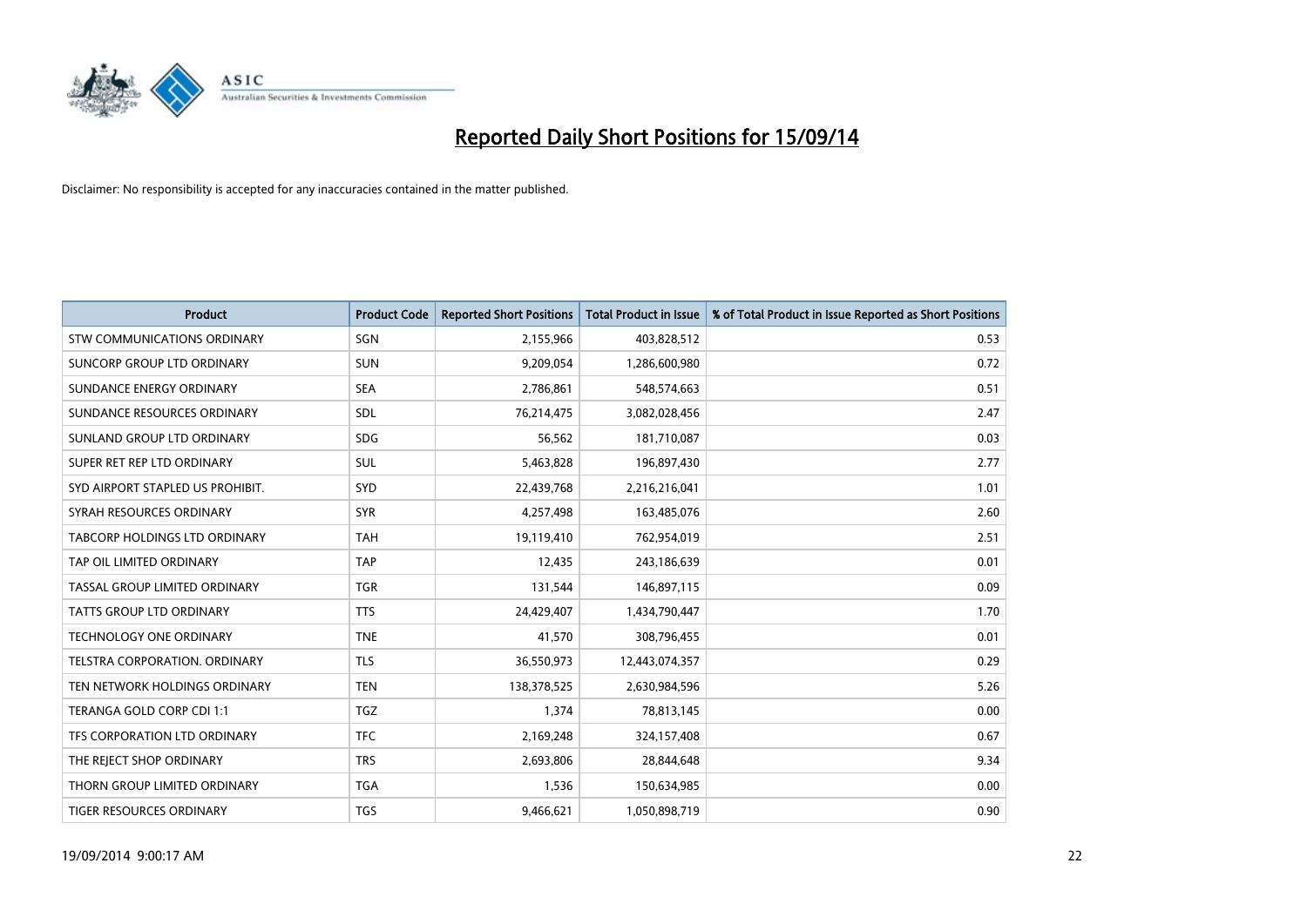

| <b>Product</b>                       | <b>Product Code</b> | <b>Reported Short Positions</b> | <b>Total Product in Issue</b> | % of Total Product in Issue Reported as Short Positions |
|--------------------------------------|---------------------|---------------------------------|-------------------------------|---------------------------------------------------------|
| TITAN ENERGY SERVICE ORDINARY        | <b>TTN</b>          | 2,832                           | 50,994,665                    | 0.01                                                    |
| TOLL HOLDINGS LTD ORDINARY           | <b>TOL</b>          | 24,693,488                      | 717,318,622                   | 3.44                                                    |
| TORO ENERGY LIMITED ORDINARY         | <b>TOE</b>          | 9,845                           | 1,567,784,418                 | 0.00                                                    |
| TOX FREE SOLUTIONS ORDINARY          | <b>TOX</b>          | 2,940,267                       | 133,752,359                   | 2.20                                                    |
| TPG TELECOM LIMITED ORDINARY         | <b>TPM</b>          | 10,566,099                      | 793,808,141                   | 1.33                                                    |
| <b>TRADE ME GROUP ORDINARY</b>       | <b>TME</b>          | 3,719,468                       | 396,584,956                   | 0.94                                                    |
| TRANSFIELD SERVICES ORDINARY         | <b>TSE</b>          | 8,891,789                       | 512,457,716                   | 1.74                                                    |
| TRANSPACIFIC INDUST. ORDINARY        | <b>TPI</b>          | 11,076,647                      | 1,579,648,778                 | 0.70                                                    |
| TRANSURBAN GROUP TRIPLE STAPLED SEC. | <b>TCL</b>          | 10,893,669                      | 1,906,390,878                 | 0.57                                                    |
| <b>TREASURY GROUP ORDINARY</b>       | <b>TRG</b>          | 79,490                          | 23,697,498                    | 0.34                                                    |
| TREASURY WINE ESTATE ORDINARY        | <b>TWE</b>          | 6,283,473                       | 651,261,403                   | 0.96                                                    |
| TROY RESOURCES LTD ORDINARY          | <b>TRY</b>          | 1,883,398                       | 195,096,457                   | 0.97                                                    |
| TZ LIMITED ORDINARY                  | <b>TZL</b>          | 5,388,454                       | 384,874,293                   | 1.40                                                    |
| UGL LIMITED ORDINARY                 | UGL                 | 10,084,797                      | 166,511,240                   | 6.06                                                    |
| UNILIFE CORPORATION CDI 6:1          | <b>UNS</b>          | 108,562                         | 268,559,046                   | 0.04                                                    |
| UXC LIMITED ORDINARY                 | <b>UXC</b>          | 3,574,505                       | 322,540,779                   | 1.11                                                    |
| <b>VEDA GROUP LTD ORDINARY</b>       | <b>VED</b>          | 12,820,925                      | 842,055,406                   | 1.52                                                    |
| <b>VILLAGE ROADSHOW LTD ORDINARY</b> | <b>VRL</b>          | 522,835                         | 159,509,459                   | 0.33                                                    |
| VIRGIN AUS HLDG LTD ORDINARY         | <b>VAH</b>          | 54,832,422                      | 3,514,825,734                 | 1.56                                                    |
| <b>VIRTUS HEALTH LTD ORDINARY</b>    | <b>VRT</b>          | 4,657,040                       | 79,722,678                    | 5.84                                                    |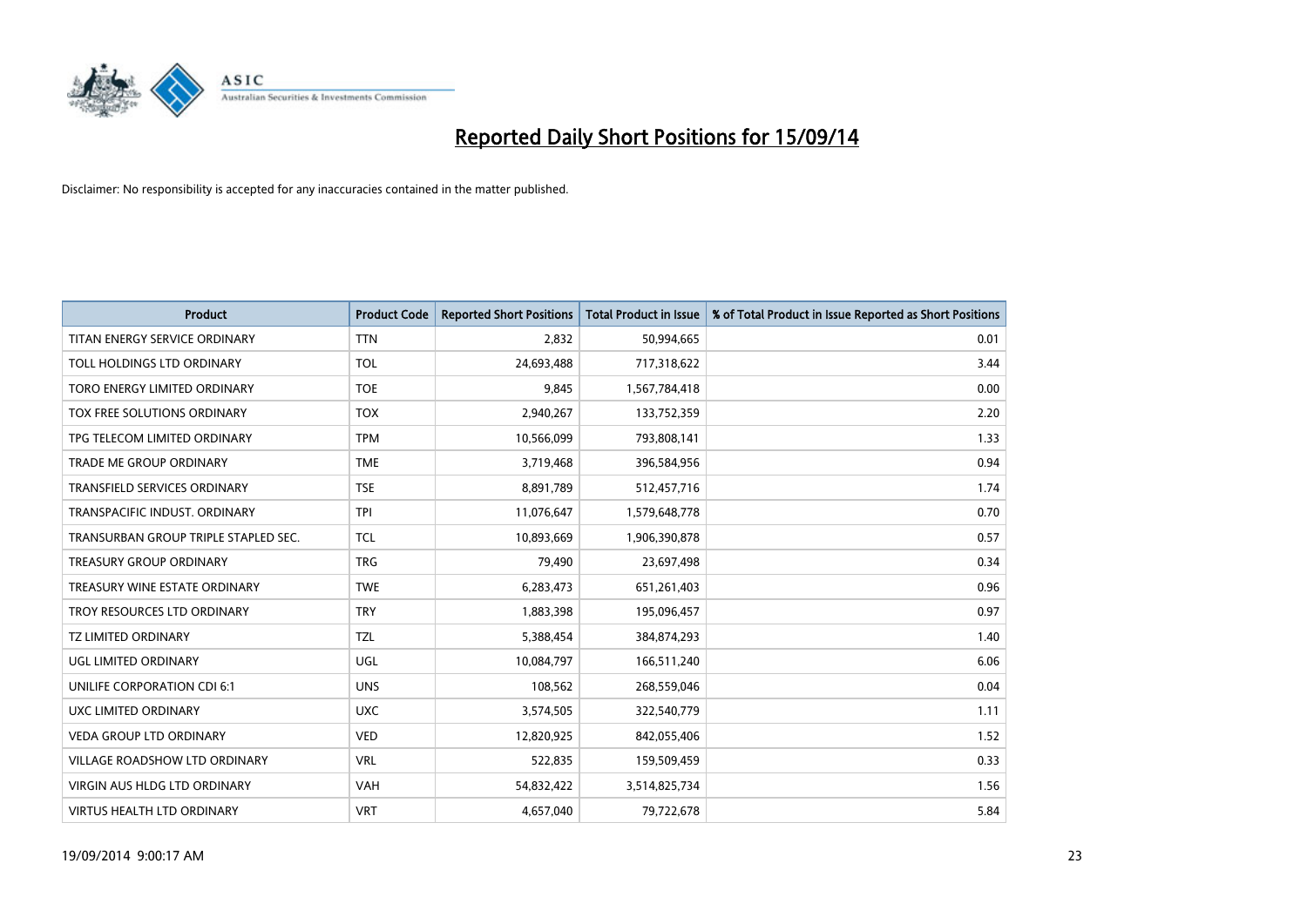

| <b>Product</b>                       | <b>Product Code</b> | <b>Reported Short Positions</b> | <b>Total Product in Issue</b> | % of Total Product in Issue Reported as Short Positions |
|--------------------------------------|---------------------|---------------------------------|-------------------------------|---------------------------------------------------------|
| <b>VOCATION LTD ORDINARY</b>         | <b>VET</b>          | 14,494,316                      | 205,705,048                   | 7.05                                                    |
| <b>VOCUS COMMS LTD ORDINARY</b>      | VOC                 | 310,656                         | 94,622,166                    | 0.33                                                    |
| WARRNAMBOOL CHEESE ORDINARY          | <b>WCB</b>          | 19                              | 56,098,797                    | 0.00                                                    |
| <b>WATPAC LIMITED ORDINARY</b>       | <b>WTP</b>          | 7,252                           | 186,489,922                   | 0.00                                                    |
| WEBIET LIMITED ORDINARY              | <b>WEB</b>          | 1,525,351                       | 79,397,959                    | 1.92                                                    |
| <b>WESFARMERS LIMITED ORDINARY</b>   | <b>WES</b>          | 4,715,110                       | 1,143,274,951                 | 0.41                                                    |
| WESTERN AREAS LTD ORDINARY           | <b>WSA</b>          | 16,472,573                      | 232,580,131                   | 7.08                                                    |
| WESTERN DESERT RES. ORDINARY         | <b>WDR</b>          | 2,490,070                       | 620,049,919                   | 0.40                                                    |
| WESTERN DESERT RES. RIGHTS 31-MAR-14 | <b>WDRR</b>         | 17,835                          | 120,009,662                   | 0.01                                                    |
| <b>WESTFIELD CORP STAPLED</b>        | <b>WFD</b>          | 2,024,979                       | 2,078,089,686                 | 0.10                                                    |
| WESTFIELD GROUP ORD/UNIT STAPLED SEC | <b>WDC</b>          | 1,801,567                       | 2,078,089,686                 | 0.09                                                    |
| <b>WESTPAC BANKING CORP ORDINARY</b> | <b>WBC</b>          | 18,955,210                      | 3,109,048,309                 | 0.61                                                    |
| WHITE ENERGY COMPANY ORDINARY        | <b>WEC</b>          | 31,950                          | 328,374,494                   | 0.01                                                    |
| WHITEHAVEN COAL ORDINARY             | <b>WHC</b>          | 80,734,843                      | 1,025,760,027                 | 7.87                                                    |
| WIDE BAY AUST LTD ORDINARY           | <b>WBB</b>          | 1,201                           | 36,452,951                    | 0.00                                                    |
| WOODSIDE PETROLEUM ORDINARY          | <b>WPL</b>          | 6,134,844                       | 823,910,657                   | 0.74                                                    |
| WOOLWORTHS LIMITED ORDINARY          | <b>WOW</b>          | 15,311,974                      | 1,259,904,465                 | 1.22                                                    |
| <b>WORLEYPARSONS LTD ORDINARY</b>    | <b>WOR</b>          | 5,337,313                       | 243,558,565                   | 2.19                                                    |
| WOTIF.COM HOLDINGS ORDINARY          | <b>WTF</b>          | 895,355                         | 211,736,244                   | 0.42                                                    |
| <b>XERO LTD ORDINARY</b>             | <b>XRO</b>          | 87,962                          | 127,856,877                   | 0.07                                                    |